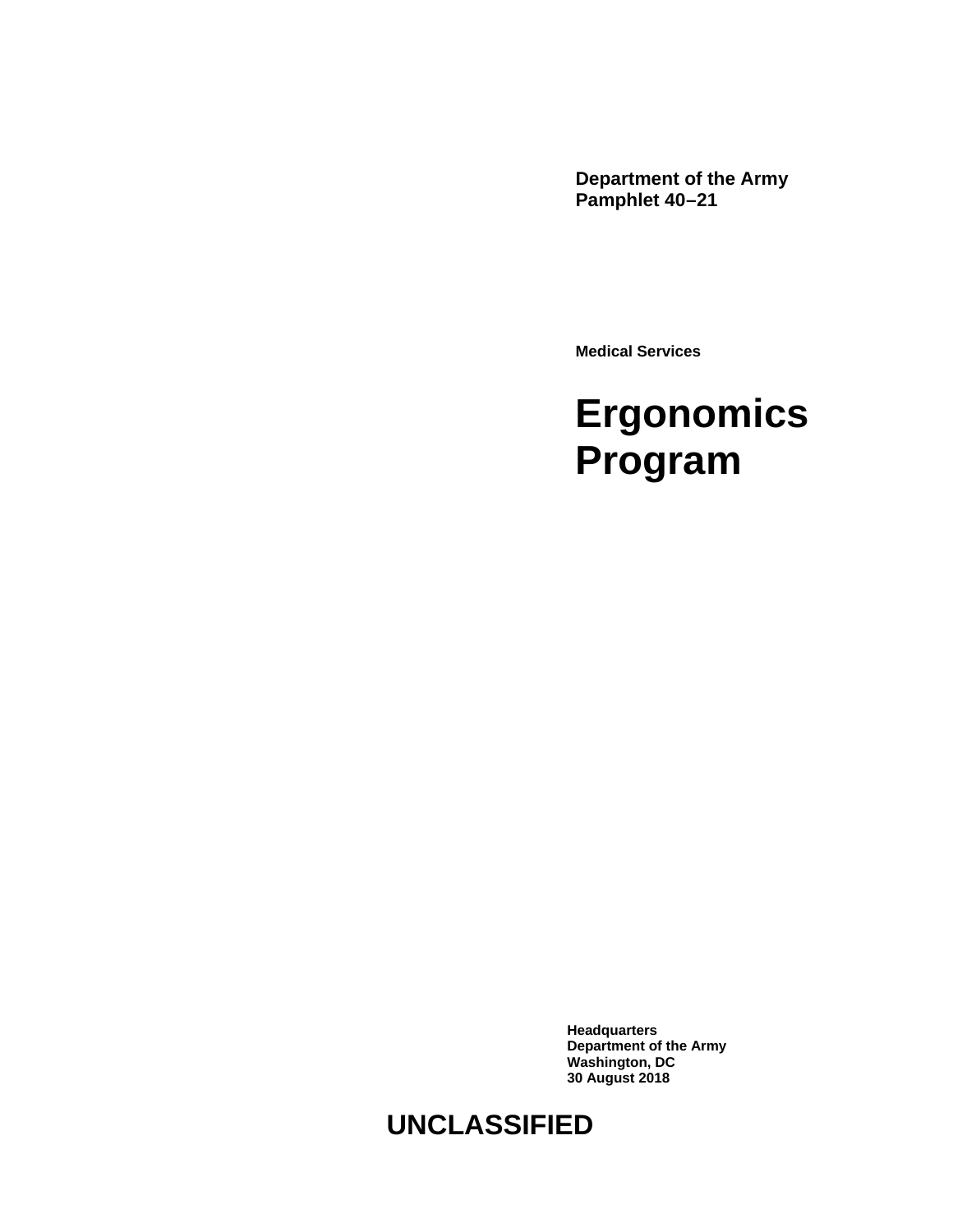# *SUMMARY of CHANGE*

DA PAM 40–21 Ergonomics Program

This major revision, dated 30 August 2018—

- o Clarifies the procedures necessary to fulfill an installation ergonomics program [\(para 1–9\)](#page-5-0).
- o Updates the technical assistance point of contact information for support in developing and implementing installation ergonomics programs [\(para 1–10\)](#page-6-0).
- o Updates and expands problem identification procedures of systematic passive and active surveillance to identify jobs or worksites with work-related musculoskeletal disorder risk factors [\(para 3–1\)](#page-7-0).
- o Updates detailed analysis guidance to include updated analysis techniques and resources [\(para 3–3\)](#page-8-0).
- o Expands guidance for the intervention hierarchy of preventing and controlling exposure to work-related musculoskeletal disorder hazards [\(para 4–1\)](#page-9-0).
- o Adds nonpermissible ergonomic interventions guidance to include orthotics, braces, or other medical devices [\(para](#page-10-0)   $4-7$ ).
- o Eliminates health care management procedures (formerly [chap 5\)](#page-10-1).
- o Decreases the minimum number of training hours for the ergonomics officer from 40 to 20 hours [\(para 5–2](#page-11-0)*a*).
- o Updates guidance on regular evaluation and review requirements [\(para 6–4\)](#page-12-0).
- o Adds a new chapter on the management and oversight of safe patient handling and mobility programs at military treatment facilities [\(chap 7\)](#page-12-1).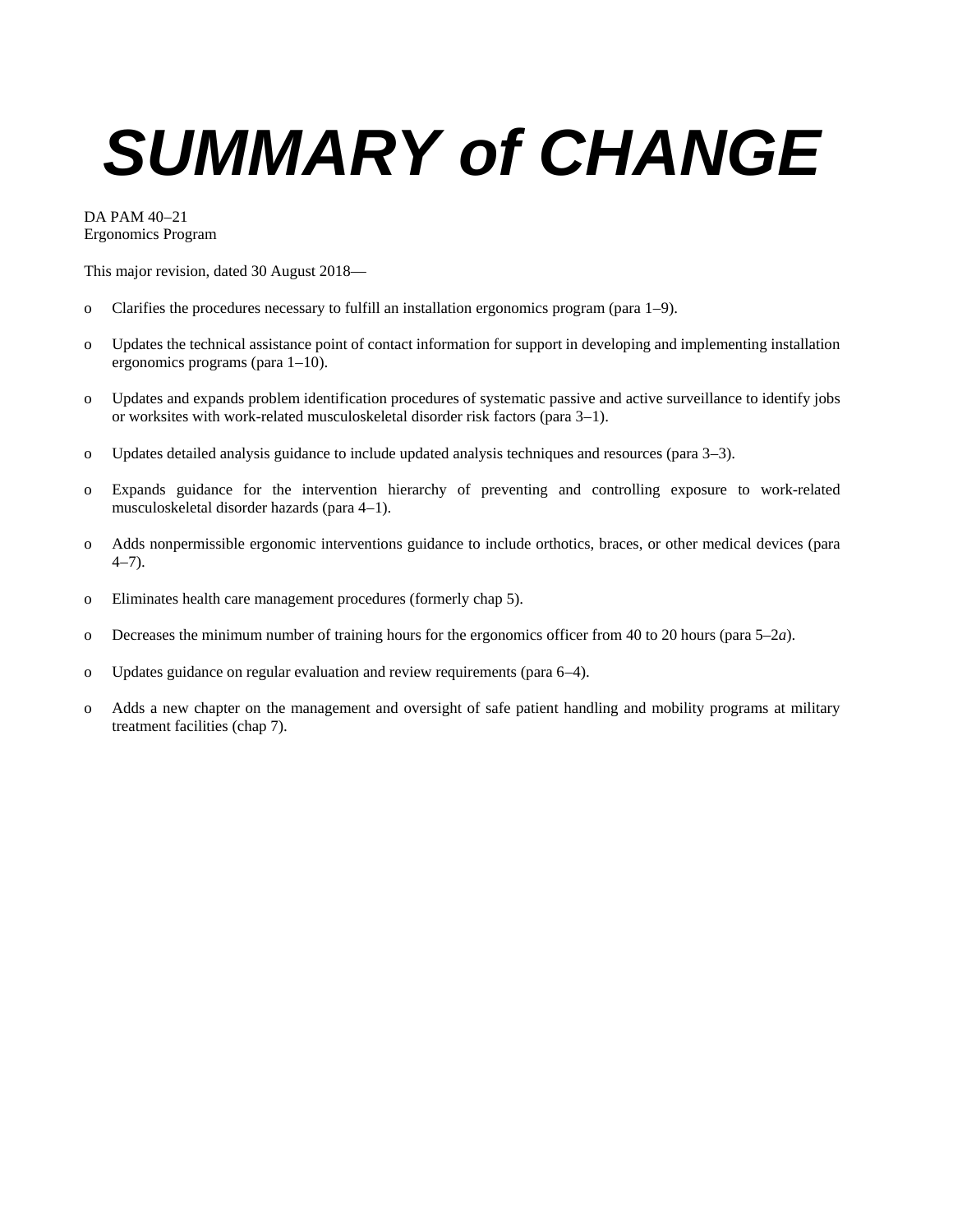**Headquarters Department of the Army Washington, DC 30 August 2018**

By Order of the Secretary of the Army:

MARK A. MILLEY General, United States Army **Chief of Staff** 

Official:

MARK F. AVERILL **Acting Administrative Assistant** to the Secretary of the Army

**History.** This pamphlet is a major revision.

**Summary.** This pamphlet provides guidance for establishing the ergonomics program component as an integral part of the Army Occupational Safety and Health Program at all facilities controlled by the Department of the Army.

## **\*Department of the Army Pamphlet 40–21**

## **Medical Services**

## **Ergonomics Program**

**Applicability.** This pamphlet applies to all Regular Army, the Army National Guard/Army National Guard of the United States, and the U.S. Army Reserve. Also, it applies to civilian personnel and nonappropriated fund personnel employed the Army worldwide.

**Proponent and exception authority.** The proponent of this pamphlet is The Surgeon General. The proponent has the authority to approve exceptions or waivers to this pamphlet that are consistent with controlling law and regulations. The proponent may delegate this approval authority, in writing, to a division chief within the proponent agency or its direct reporting unit or field operating agency, in the grade of colonel or the civilian equivalent. Activities may request a waiver to this regulation by providing justification that includes a full analysis of the expected benefits and must include formal review by the activity's senior legal officer. All waiver requests will be endorsed by the commander or senior leader of the requesting activity and forwarded through their higher headquarters to the policy proponent. Refer to AR 25–30 for specific guidance.

**Suggested improvements.** Users are invited to send comments and suggested improvements on DA Form 2028 (Recommended Changes to Publications and Blank Forms) directly to Headquarters, Department of the Army (DASG–HS), 7700 Arlington Boulevard, Falls Church, VA 22042–5143.

**Distribution.** This pamphlet is available in electronic media only and is intended for the Regular Army, the Army National Guard/Army National Guard of the United States, and the U.S. Army Reserve.

**Contents** (Listed by paragraph and page number)

## **Chapter 1**

**Introduction,** *page [1](#page-4-0)* Purpose • 1–1, *page [1](#page-4-1)* References • 1–2, *page [1](#page-4-2)* Explanation of abbreviations and terms • 1–3, *page [1](#page-4-3)* Background • 1–4, *page [1](#page-4-4)* Program areas • 1–5, *page [2](#page-5-1)* Minimum ergonomics program requirements • 1–6, *page [2](#page-5-2)* Goals • 1–7, *page [2](#page-5-3)* Organizational involvement • 1–8, *page [2](#page-5-4)* Procedures • 1–9, *page [2](#page-5-0)* Technical assistance • 1–10, *page [3](#page-6-0)*

## **Chapter 2**

#### **Installation Ergonomics Plan,** *page [3](#page-6-1)*

Focus • 2–1, *page [3](#page-6-2)* Practical effects • 2–2, *page [4](#page-7-1)* Development and approval • 2–3, *page [4](#page-7-2)* Outline • 2–4, *page [4](#page-7-3)*

#### **Chapter 3 Worksite Analysis,** *page [4](#page-7-4)* Problem identification • 3–1, *page [4](#page-7-0)*

\*This pamphlet supersedes DA Pam 40–21, dated 15 August 2003.

DA PAM 40–21 • 30 August 2018 **UNCLASSIFIED**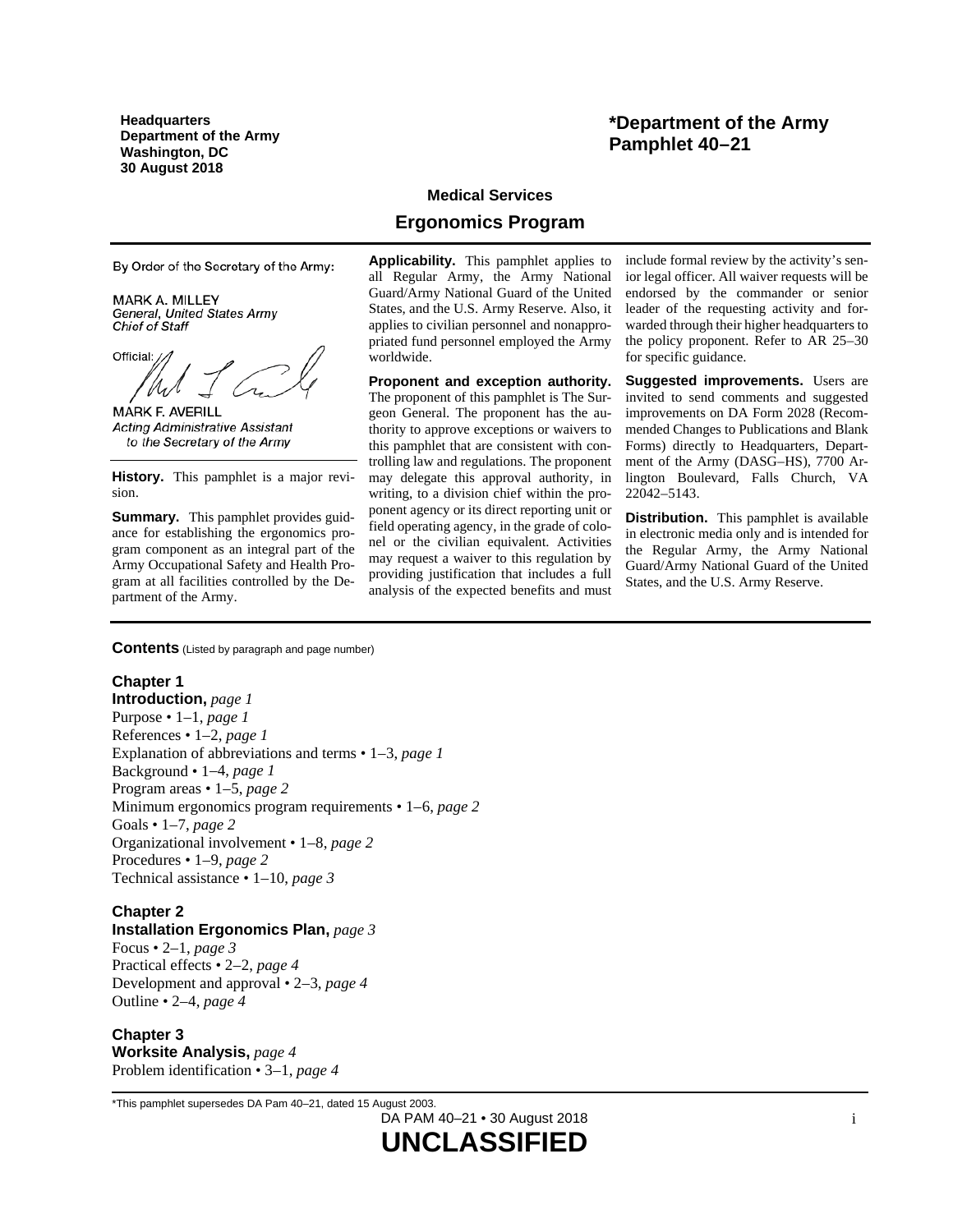## **Contents—Continued**

Prioritization • 3–2, *page [5](#page-8-1)* Detailed analyses • 3–3, *page [5](#page-8-0)*

## **Chapter 4**

## **Hazard Prevention and Control,** *page [6](#page-9-1)*

Intervention hierarchy • 4–1, *page [6](#page-9-0)* Process elimination • 4–2, *page [6](#page-9-2)* Engineering controls • 4–3, *page [6](#page-9-3)* Substitution • 4–4, *page [6](#page-9-4)* Administrative controls • 4–5, *page [6](#page-9-5)* Personal protective equipment • 4–6, *page [7](#page-10-2)* Nonpermissible interventions • 4–7, *page [7](#page-10-0)* Communication and coordination • 4–8, *page [7](#page-10-3)* Worksite followup analysis • 4–9, *page [7](#page-10-4)*

## **Chapter 5**

**Education and Training,** *page [7](#page-10-1)* The "train the trainer" concept • 5–1, *page [7](#page-10-5)* Education requirements • 5–2, *page [8](#page-11-1)*

## **Chapter 6**

**Ergonomics Program Evaluation,** *page [8](#page-11-2)* Evaluation requirements • 6–1, *page [8](#page-11-3)* Internal evaluations • 6–2, *page [8](#page-11-4)* External evaluations • 6–3, *page [9](#page-12-2)* Regular evaluation and review • 6–4, *page [9](#page-12-0)*

## **Chapter 7**

## **Safe Patient Handling and Mobility,** *page [9](#page-12-1)*

Introduction • 7–1, *page [9](#page-12-3)* Procedures • 7–2, *page [10](#page-13-0)* Guidance • 7–3, *page [10](#page-13-1)*

## **Appendixes**

**A.** References, *page [13](#page-16-0)*

- **B.** Recommended Membership of the Ergonomics Subcommittee, *page [16](#page-19-0)*
- **C.** Safe Patient Handling and Mobility Facility Policy Example, *page [17](#page-20-0)*

## **Figure List**

Figure C–1: Safe patient handling and mobility facility example, *page [20](#page-23-0)* Figure C–1: Safe patient handling and mobility facility example—Continued, *page [20](#page-23-0)*

Figure C–1: Safe patient handling and mobility facility example—Continued, *page [20](#page-23-0)*

## **Glossary**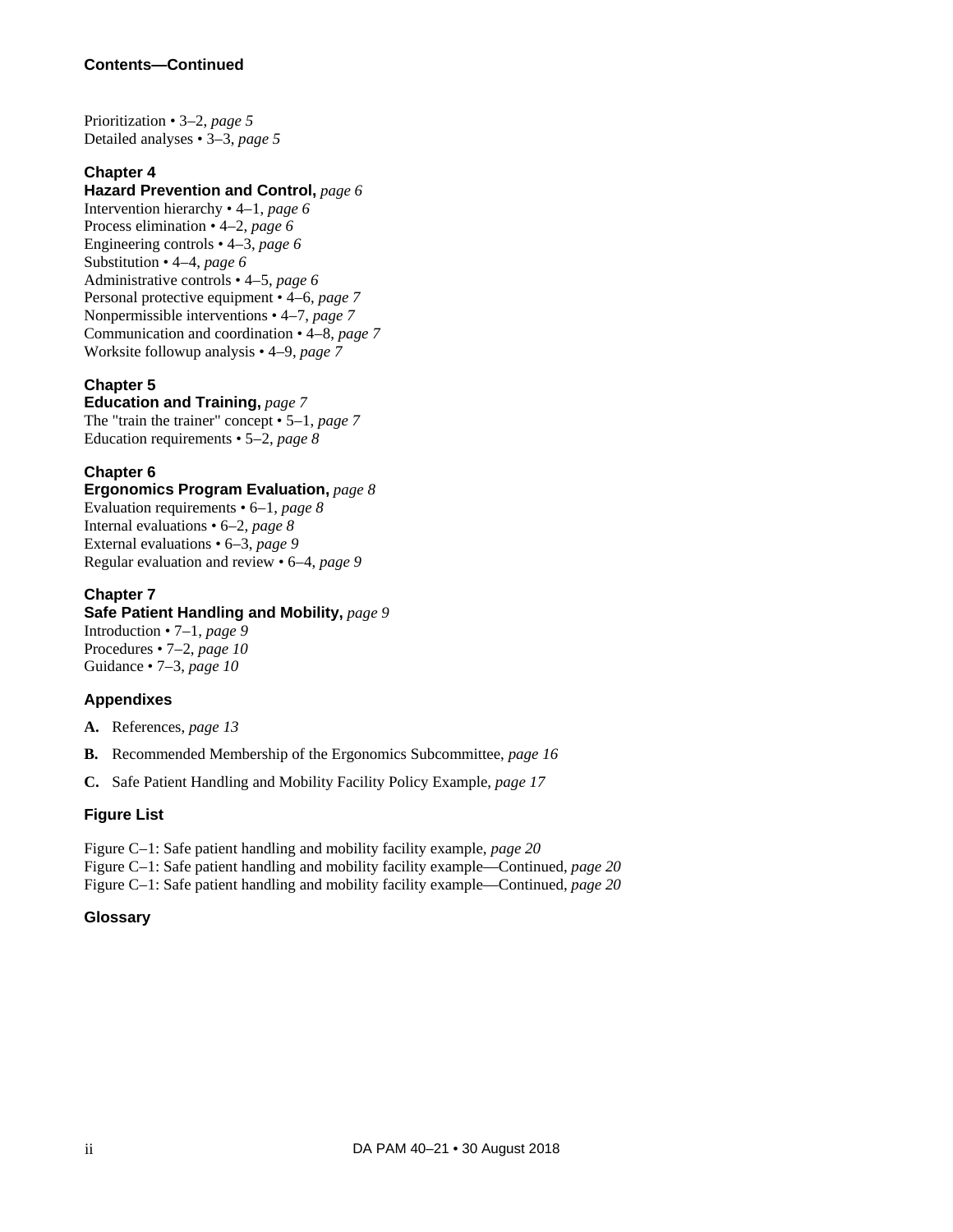## <span id="page-4-0"></span>**Chapter 1 Introduction**

#### <span id="page-4-1"></span>**1–1. Purpose**

This pamphlet provides guidance for establishing the ergonomics program component as an integral part of the Army Safety and Occupational Health (SOH) Program at all facilities controlled by the Department of the Army (DA) as required in AR 385–10 and AR 40–5.

#### <span id="page-4-2"></span>**1–2. References**

<span id="page-4-3"></span>See [appendix A.](#page-16-0)

#### **1–3. Explanation of abbreviations and terms**

<span id="page-4-4"></span>See th[e glossary.](#page-24-0)

#### **1–4. Background**

- *a.* An effective ergonomics program can—
- (1) Prevent workplace injuries.
- (2) Reduce medical and other associated costs of work-related musculoskeletal disorders (WMSDs).
- (3) Preserve the fighting strength of the Armed Forces.
- <span id="page-4-5"></span>*b.* Effects of WMSDs include—

(1) *Health effects.* Repeated biomechanical stress and microtrauma can cause or aggravate WMSDs. Over time, repeated microtrauma can evolve into a painful, debilitating state involving muscles, tendons, tendon sheaths, and nerves. Examples of WMSDs are tendinitis, tenosynovitis, bursitis, and nerve entrapment syndromes (for example, carpal tunnel syndrome).

(2) *Economic effects.* The expense associated with a poorly designed workplace is considerable and includes both direct and indirect costs.

*(a)* Direct costs include medical treatment, rehabilitation, and workers' compensation costs.

*(b)* Indirect costs include days away from work, days of restricted work, decreased productivity, decreased work quality, retraining costs, and diminished morale.

*(c)* The combined effect of several risk factors being present in a job or workstation may increase the probability that a WMSD will occur. Research identifies the following as occupational risk factors and specific workplace conditions that can contribute to the development of WMSDs:

- 1. Forceful exertions or heavy lifting (especially in non-neutral postures).
- 2. Repetitive motions (especially during prolonged activities).
- 3. Sustained static or non-neutral postures.
- 4. Continued elbow or shoulder elevation (for example, overhead work).
- 5. Excessive use of small muscle groups (for example, pinch grip).
- 6. High-velocity motions (for example, rapid assembly).
- 7. Vibration (segmental or whole-body), jolt or jerk.
- 8. Mechanical compression (for example, sharp edges on a desk, seat, or hand tool).
- 9. Restrictive workstations (for example, inadequate clearances).
- 10. Improper seating or postural support.
- 11. Poorly designed or maintained hand tools.
- 12. Machine-pacing and production-based incentives.
- 13. Extreme temperatures.
- 14. Extended exposure to hazardous or annoying noise.
- 15. Improper lighting.
- 16. Improper job or task design (for example, workflow inefficiencies).
- 17. Work organization and occupational psychosocial factors (for example, job stress).
- *(d)* Ergonomics programs fall under—

1. General Duty Clause, Section 5(a)(1) of the Occupational Safety and Health Act of 1970 (Public Law (PL) 91–596); Executive Order 12196, section 1–201; Title 29 Code of Federal Regulations (CFR), Part 1910; and 29 CFR 1960.8(a).

2. AR 40–5 and AR 385–10.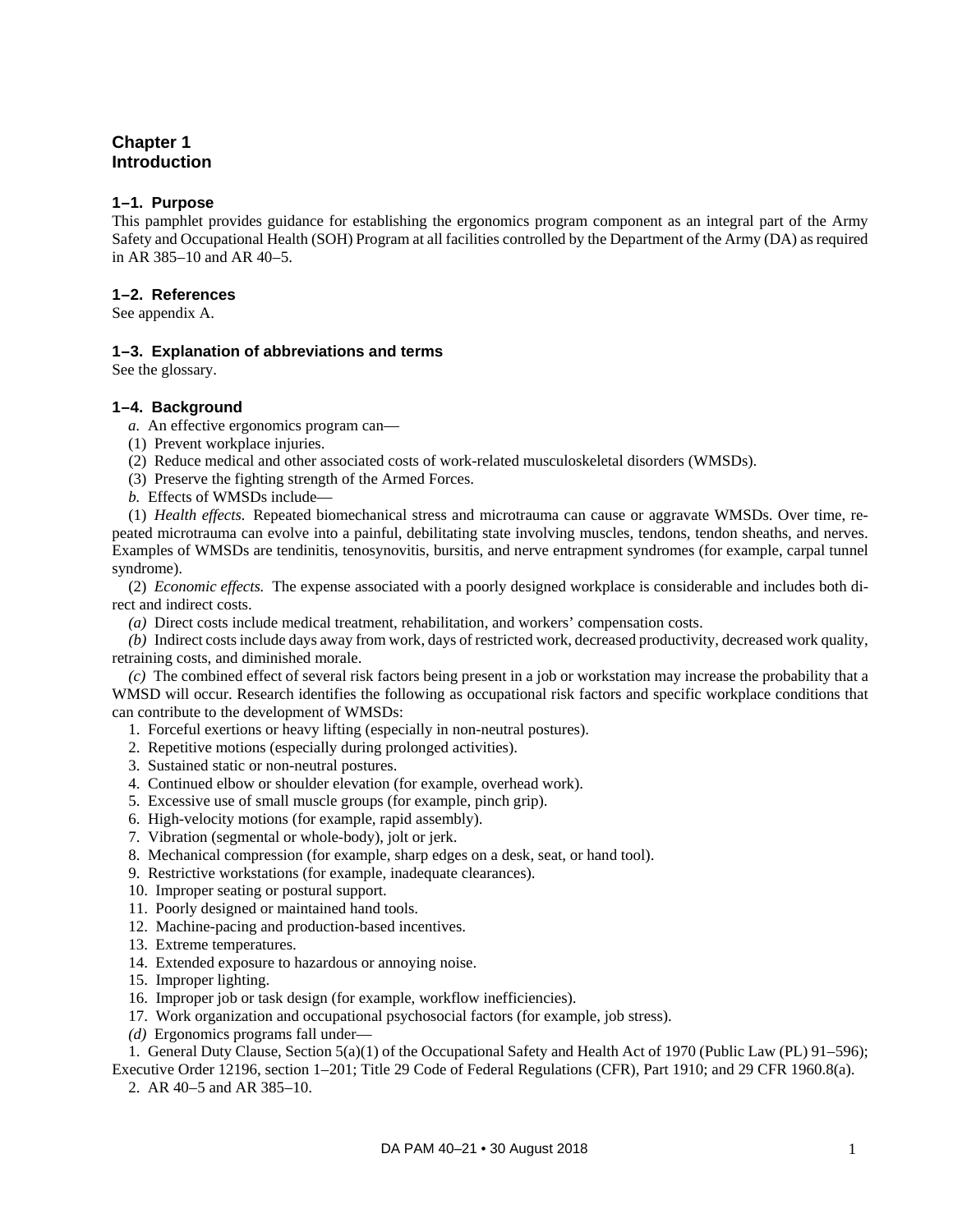## <span id="page-5-1"></span>**1–5. Program areas**

*a.* This pamphlet applies to installation ergonomics programs, with respect to—

- (1) Worksite analysis.
- (2) Hazard prevention and control.
- (3) Education and training.
- (4) Program evaluation across all levels of the organization.

*b.* This section applies to all DA commands and should not be construed as to preclude non-installation commands (such as tenant organizations) from use of this pamphlet in implementing ergonomics programs specific to the needs of their organization in collaboration with installation-level ergonomic programs. Other commands within the Army use ergonomics principles in the process of developing and refining Army systems, specifically in Armywide initial equipment design, assessment, and related human performance research.

## <span id="page-5-2"></span>**1–6. Minimum ergonomics program requirements**

At a minimum, an ergonomics program should—

- *a.* Be an integral component of a comprehensive SOH Program.
- *b.* Include a written plan with goals and objectives.

*c.* Address the four critical program elements—workplace analysis, hazard prevention and control, education and training, and program evaluation. The degree of emphasis on each critical program element will vary according to the hazards and concerns at each installation and command.

*d.* Assist in procurement initiatives to ensure ergonomic design criteria are considered.

## <span id="page-5-3"></span>**1–7. Goals**

An emphasis on early identification and prevention of WMSDs and associated risk factors will preserve and protect our military and Civilian work force while decreasing related costs. The goals of the ergonomics program are to—

*a.* Prevent or control injuries and illness by eliminating or reducing worker exposure to WMSD risk factors.

*b.* Reduce the potential for fatigue, error, and unsafe acts by designing workstations, equipment, and jobs that match worker's capabilities.

- *c.* Increase the overall productivity of the workforce.
- *d.* Reduce workers' compensation claims and associated costs.
- *e.* Improve overall unit readiness.

## <span id="page-5-4"></span>**1–8. Organizational involvement**

A collaborative partnership among all levels of the working community is essential in achieving the goals of the ergonomics program. Command emphasis and commitment by management with demonstrated visible involvement are imperative to provide the organizational resources and motivation needed to implement a sound ergonomics policy. All levels of DA personnel (manager, supervisor, worker, and Soldier) identify risk factors and reduce the incidence of WMSDs.

## <span id="page-5-0"></span>**1–9. Procedures**

The following procedures and activities are critical in the implementation and sustainment of an effective ergonomics program:

*a.* Installation commanders duties are to—

(1) Establish an ergonomics subcommittee under the Safety and Occupational Health Advisory Council (SOHAC) and integrate ergonomics into all phases of the SOH Program.

(2) Track and report WMSDs as a component of regularly reported injuries under the installation SOH Program.

(3) Approve the installation ergonomics policy and plan based on the recommendations of the SOHAC.

(4) Support the ergonomics program, demonstrate commitment, and provide necessary resources based on the magnitude of the WMSD problem and local priorities.

(5) Designate an ergonomics officer (EO) selected from the medical assets or, in the absence of medical assets, from the safety assets or other appropriate personnel.

(6) Ensure tenant units and subordinate activities receive services from the ergonomics program based on the installation SOHAC policy.

*b.* The supporting medical commander duties are to develop written installation healthcare management procedures with appropriate metrics for the early recognition, evaluation, treatment, and follow-up of WMSDs among military and Civilian personnel (se[e para](#page-11-4) 6–2).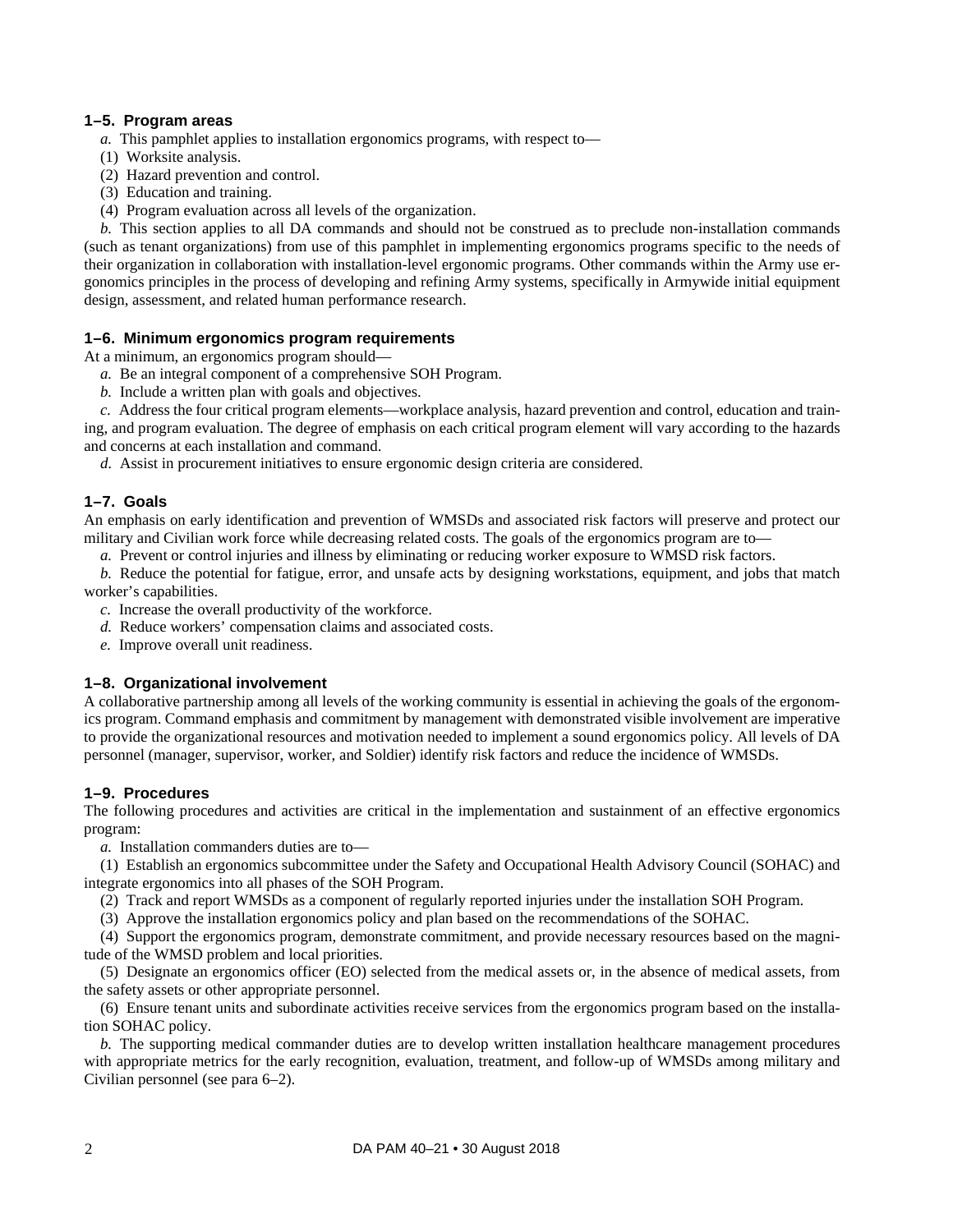*c.* The EO is a qualified health or safety professional who has received at least 20 hours of formal ergonomics training (se[e para](#page-11-0) 5–2*a* for training standards). The EO duties are to—

(1) Chair the ergonomics subcommittee and provide an interface between the ergonomics subcommittee and the SOHAC.

(2) Develop and implement the installation ergonomics policy and plan, with the assistance of the ergonomics subcommittee and approval of the SOHAC. Ensure ergonomics subcommittee members are trained and take action to identify, assess, control, and prevent WMSDs.

(3) Ensure accurate program recordkeeping and periodic evaluation and review of program objectives, and report results of the evaluation to the SOHAC.

*d.* Based on local personnel resources, the ergonomics subcommittee may consist of representatives from industrial hygiene (IH); safety; health care (physician, occupational health nurse, occupational and physical therapists, physician assistant); human resources; Federal Employee Compensation Act (FECA) claims management; tenant activities; the military chain of command; and local unions. Advisory members may include representatives from engineering and maintenance, contracting, logistics, and information management. The ergonomics subcommittee oversees and participates in—

(1) Identifying WMSD risk factors through workplace analyses that involve both active and passive surveillance.

(2) Setting abatement priorities based upon the presence of WMSD risk factors and the number of reported WMSDs in installation work areas.

(3) Identifying and implementing corrective actions.

(4) Evaluating effectiveness of corrective actions and documenting the results.

(5) Providing appropriate worker and supervisor training.

(6) Coordinating with medical personnel about high-risk work areas or work processes.

*e.* Key individuals in the military chain of command act as military representatives to the ergonomics subcommittee. The military representatives—

(1) Inform the ergonomics subcommittee about work areas with extremely high operational tempo or physically demanding work.

(2) Coordinate and participate in military work area assessments to identify WMSD risk factors and interventions (including training Soldiers) that reduce injury risk, enhance readiness, and decrease physical work demands that accommodate a wider range of Soldiers' physical capacities.

(3) Brief the military activity commander on WMSD risk factors that may negatively impact readiness.

*f.* The Director of Contracting Support, or equivalent, ensures the integration of ergonomic considerations and consults with trained ergonomics personnel concerning the purchase of new equipment.

*g.* The Director of Public Works, or equivalent, integrates ergonomic considerations and consults with trained ergonomics personnel concerning facility modifications and construction.

*h.* The Director of Logistics, or equivalent, ensures the integration of ergonomic considerations and consults with trained ergonomics personnel concerning the purchase of new equipment.

*i.* The Director of Information Management, or equivalent, ensures integration of ergonomic considerations and consults with trained ergonomics personnel concerning the purchase and installation of new information management equipment and technologies.

#### <span id="page-6-0"></span>**1–10. Technical assistance**

Technical assistance and support in developing and implementing installation ergonomics programs may be requested through command channels from the appropriate U.S. Army Public Health Command Regional office or the U.S. Army Public Health Center (APHC) (MCHB–PH–ERG), 5158 Blackhawk Road, Aberdeen Proving Ground, MD 21010–5403 [\(http://phc.amedd.army.mil/topics/workplacehealth/ergo/pages/default.aspx\)](http://phc.amedd.army.mil/topics/workplacehealth/ergo/pages/default.aspx) and from the U.S. Army Combat Readiness Center (CSSC–OP), Building 4905, 5th Avenue, Fort Rucker, AL 36362 [\(https://safety.army.mil/\)](https://safety.army.mil/).

## <span id="page-6-1"></span>**Chapter 2 Installation Ergonomics Plan**

#### <span id="page-6-2"></span>**2–1. Focus**

The installation ergonomics plan focuses on identifying and mitigating improper workplace and work process designs to reduce exposures to risk factors that may cause WMSDs, as defined i[n paragraph 1–4](#page-4-5)*b*.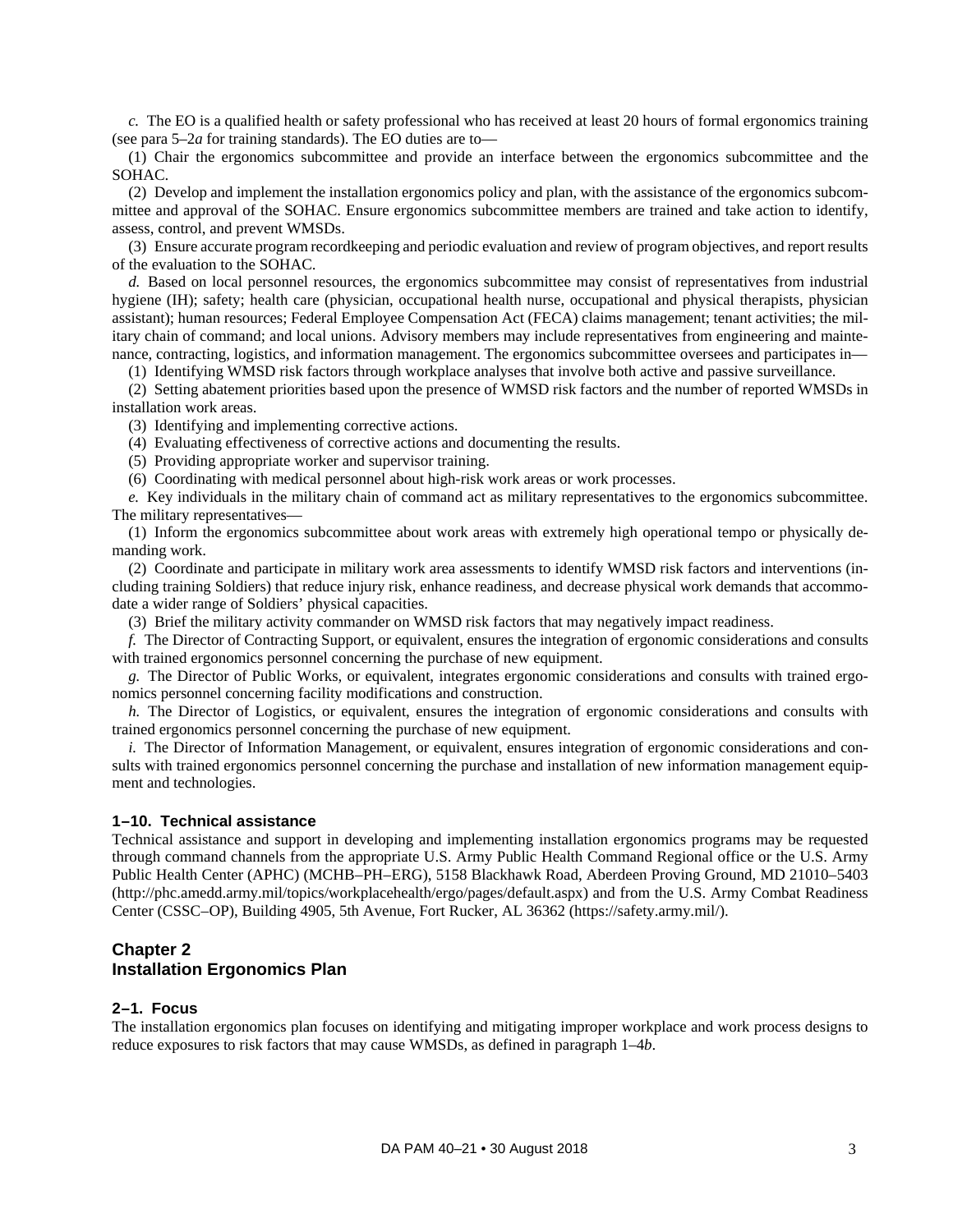## <span id="page-7-1"></span>**2–2. Practical effects**

Implementing an effective installation ergonomics plan will help reduce WMSDs and workers' compensation claims, resulting in improved product quality, productivity, and personnel morale as well as decreased costs.

## <span id="page-7-2"></span>**2–3. Development and approval**

*a.* The EO and the ergonomics subcommittee will develop, document, and maintain the installation ergonomics plan. They may—

(1) Develop the plan from injury data, previous survey results, and FECA data.

(2) Solicit input from managers, supervisors, workers, and SOH personnel.

(3) Solicit input to the plan from healthcare providers, including physicians, nurses, occupational therapists, physical therapists, and physician assistants.

- (4) Integrate the plan with the installation or activity health promotion and wellness program coordinator as appropriate.
- (5) Request technical assistance on plan development from APHC (see para [1–10\)](#page-6-0).

*b.* The SOHAC recommends the ergonomics plan to the commander for approval and communicates the plan to all managers, supervisors, and workplace personnel.

## <span id="page-7-3"></span>**2–4. Outline**

*a.* The ergonomics plan should reflect the needs and requirements of the individual installation. The EO and the ergonomics subcommittee may use the structure and content provided in this pamphlet in developing an ergonomics plan that addresses each of the elements. At a minimum, the ergonomics plan should contain the following elements:

- (1) Program goals and objectives.
- (2) Ergonomics program interfaces with existing programs.
- (3) Membership and roles and responsibilities for members.
- <span id="page-7-5"></span>(4) Specific critical program elements for ergonomic intervention, to include—
- *(a)* Worksite analysis [\(chap](#page-7-4) 3).
- *(b)* Hazard prevention and control [\(chap](#page-9-1) 4).
- *(c)* Education and training [\(chap](#page-10-1) 5).
- *(d)* Ergonomics program evaluation [\(chap](#page-11-2) 6).

*b.* The extent of involvement in each of the critical program elements in [paragraph](#page-7-5)  $2-4a(4)$  will vary according to the hazards and concerns at the individual installation; however, some degree of activity in each of the program elements is required for an effective program.

## <span id="page-7-4"></span>**Chapter 3 Worksite Analysis**

## <span id="page-7-0"></span>**3–1. Problem identification**

Use the following procedures of systematic passive and active surveillance to identify jobs or worksites with WMSD risk factors.

*a. Systematic active surveillance.* This procedure involves focused and active efforts to gather information about WMSD hazards at worksites and to identify workers or groups of workers at risk of developing WMSDs. Trained ergonomics personnel should perform active surveillance in conjunction with IH or safety surveys or regular training.

(1) Examples of active surveillance procedures include—

*(a) Observation.* Trained ergonomics personnel can identify work processes that cause discomfort or identify risk factors by direct observation and interviews. For example, workers state the loads they are required to lift causes discomfort.

*(b) Case referrals.* A mechanism should be in place for healthcare providers to report work processes or shops that may be yielding suspected WMSDs to the EO or ergonomic subcommittee. For example, a primary care provider reports evaluating a dental laboratory technician who sought treatment for hand and wrist pain attributed to fabricating dentures.

*(c) Questionnaires and surveys.* Supervisor and worker questionnaires and symptom or body part discomfort surveys provide information about WMSD hazards, often before actual injuries occur. Trained ergonomics personnel can administer surveys during workplace assessments or as part of regular training.

(2) A report of a new or recurrent WMSD should trigger, at a minimum, a site walk-through and case referral. Additional surveillance using appropriate questionnaires or surveys may be indicated based on findings. Trained ergonomics personnel should perform systematic active surveillance at all worksites at least once per year. Also, trained ergonomics personnel should perform walk-through surveys for any new or significantly changed job, process, equipment, or method.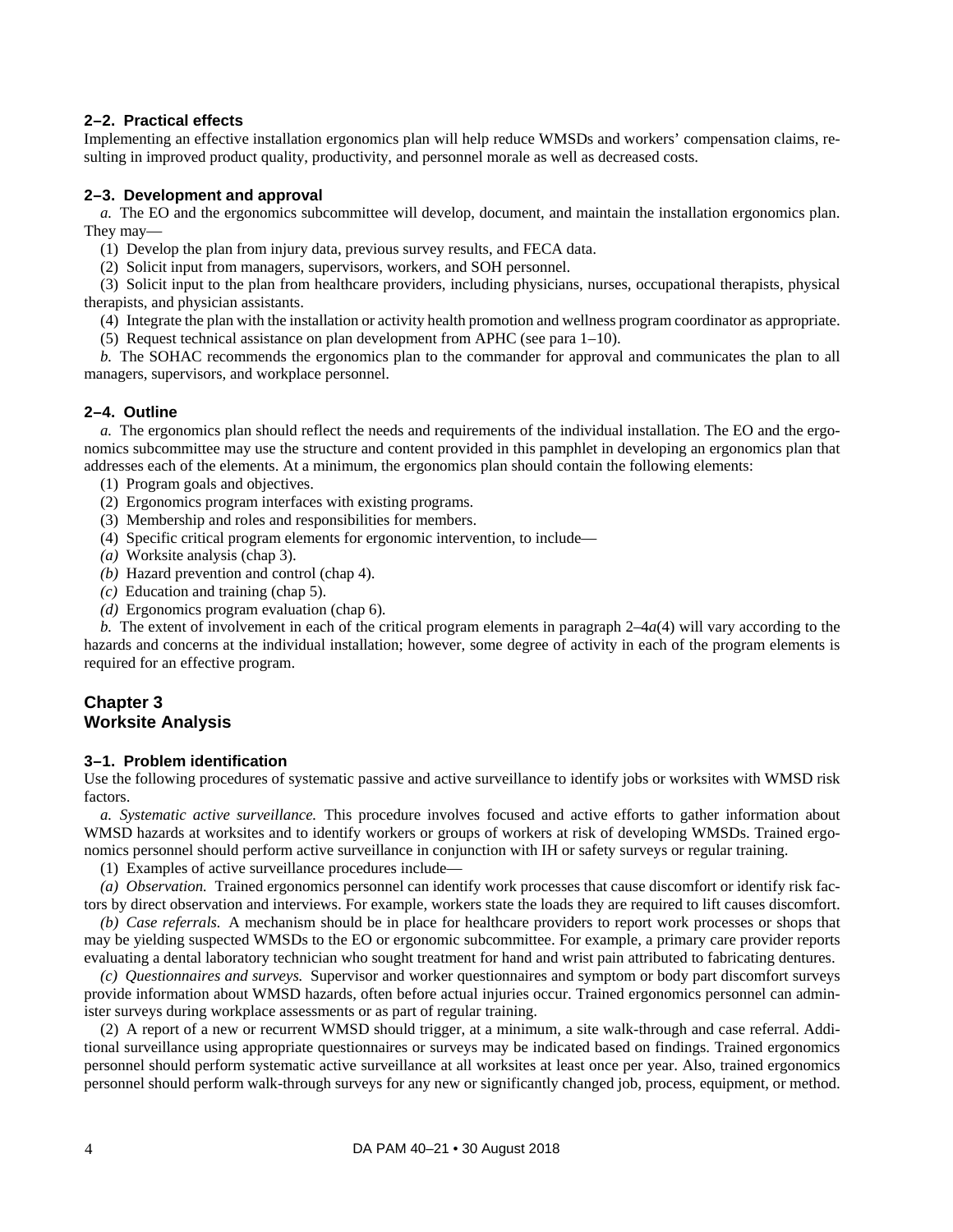(3) In many cases, corrections to the WMSD hazards or risk factors are simple, quick, on-the-spot workplace changes. Trained ergonomics personnel conducting regular walk-through surveys can identify and implement solutions immediately. [Chapter](#page-9-1) 4 provides information on hazard prevention and control. Problems that are more complex require prioritization and detailed analysis.

*b. Systematic passive surveillance.* This procedure involves the analysis of data provided in existing monthly or quarterly reports. This analysis can identify WMSD problems, set evaluation and intervention priorities, and organize the ergonomics effort. The office or organization responsible for maintaining the records, logs, or reports should perform the systematic passive surveillance and communicate the results to the EO and the ergonomics subcommittee. Sources of data may include but are not limited to—

(1) Routine military and Civilian injury and illness reports.

<span id="page-8-2"></span>(2) Occupational Safety and Health Administration (OSHA) Form 300 (Log of Work-Related Injuries and Illnesses) (see 29 CFR 1904).

(3) OSHA Form 300A (Summary of Work-Related Injuries and Illnesses) (see 29 CFR 1904).

(4) OSHA Form 301 (Injury and Illness Incident Report) (see 29 CFR 1904).

(5) FECA claims.

(6) DA Form 285 (Technical Report of U.S. Army Ground Accident) and DA Form 285–AB (U.S. Army Abbreviated Ground Accident Report (AGAR)).

(7) Safety records.

(8) Related medical records.

(9) Clinical workload reports (for example, Ambulatory Data System summaries).

(10) Civilian and active-duty personnel and pay reports of lost duty time as a result of injury or illness.

(11) Sentinel event or incident reporting. A report of a WMSD associated with work-related activity should be considered a sentinel event that provokes an investigation to identify risk factors that may be mitigated to prevent future WMSDs. A specific reporting procedure should be developed to handle these incidents and facilitate a resolution.

#### <span id="page-8-1"></span>**3–2. Prioritization**

*a.* The ergonomics subcommittee or the appropriate subcommittee member (for example, IH, safety, health care) should prioritize worksites to identify targets for further detailed analyses or intervention using the passive and active surveillance information. One method for prioritization is to assign risk assessment codes (RACs). The RAC prioritization may be based on incidence rates, the number of workers affected, direct costs, days away from work, days of restricted work, or severity of cases. Calculate incidence, severity, and prevalence rates by unit, work section, or job series to identify highrisk areas (see [glossary](#page-24-0) for definition of rate). An alternative method is to review data sources such as local injury logs, OSHA logs, FECA, Force Risk Reduction tool, Army SOH Enterprise Information System, or Defense Medical Surveillance System to identify high-cost injuries and high-risk work areas.

*b.* Results of worksite assessment, prioritization and subsequent hazard prevention and control, and training plans and activities should be communicated to affected supervisors and workers.

#### <span id="page-8-0"></span>**3–3. Detailed analyses**

*a.* Analyses are conducted to achieve a detailed perspective of prioritized work processes or tasks.

*b.* Ergonomics evaluation tools and methods may be useful when constructing a detailed analysis. Task analysis techniques break down work activity to identify where risk factors reside to the lowest possible level (job, task, or subtask). Available evaluation tools include—

(1) Revised National Institute for Occupational Safety and Health (NIOSH) Lifting Analysis.

(2) Ergonomics checklists (OSHA computer workstation e-tools checklist, NIOSH hand tool checklist).

(3) Videotape analysis.

(4) American Conference of Governmental Industrial Hygienists Ergonomics Threshold Limit Values.

(5) Biomechanical analyses (Utah Shoulder Moment Model, Utah Lifting Index, Biomechanical Link Segment Analysis).

- (6) Liberty Mutual Manual Material Handling Guidelines.
- (7) Qualitative ergonomics assessment tools (Washington State checklist).
- (8) Physiological assessment methodologies, to include—
- *(a)* Static and dynamic strength testing.
- *(b)* Metabolic (cardiopulmonary demand) estimates such as ratings of perceived exertion.
- *(c)* Physical demands analyses to quantify the ergonomics risk factors to which workers are exposed.
- (9) MIL–STD–1472G.

*c.* Each analysis should include—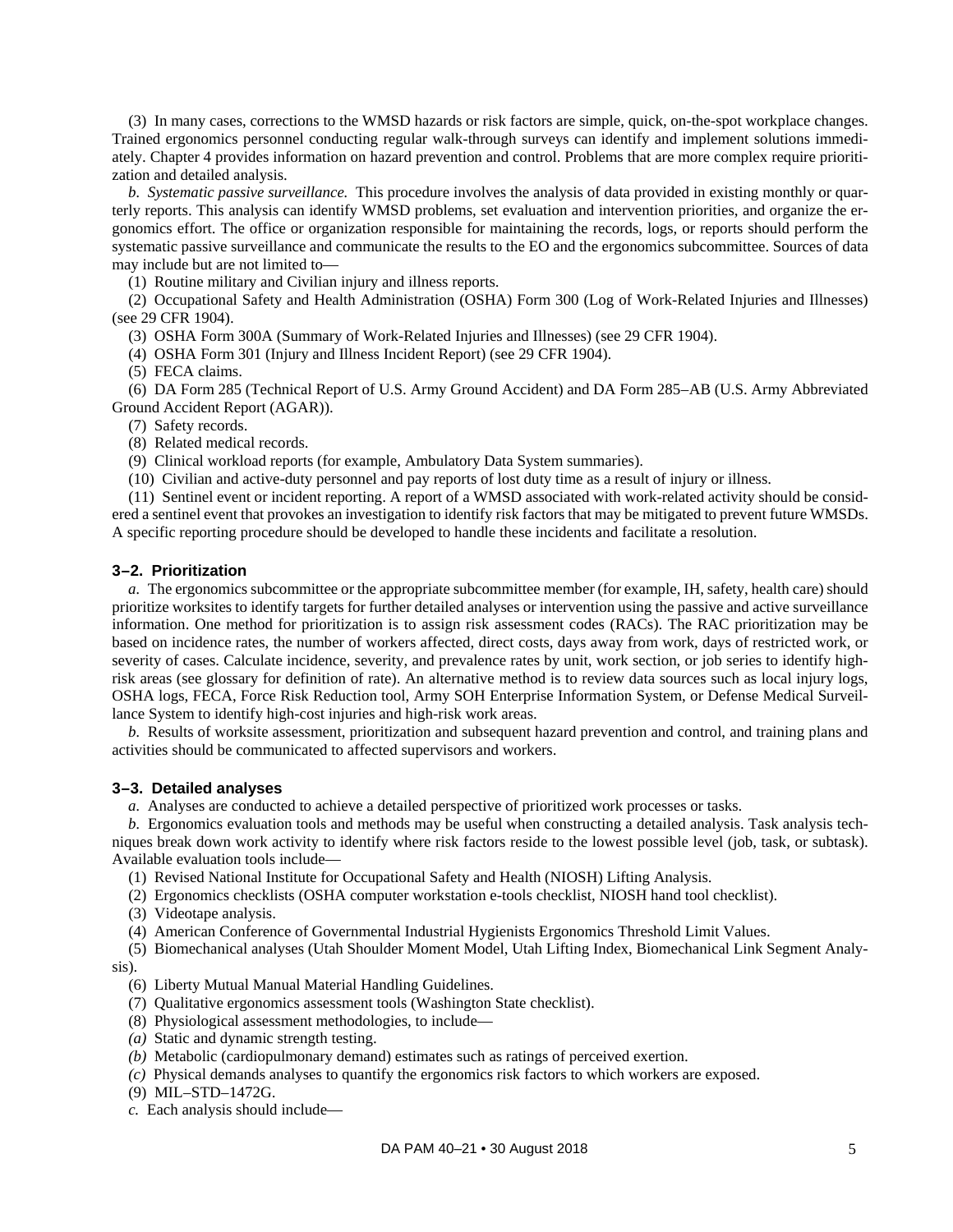(1) Consideration of risk factor combinations that may confound results.

(2) Trends that may include age, gender, task type (such as cognitive complexity, perceived importance and physical demand level), and chronicity (time of day and day of week that activity is performed).

(3) Identification of problems, solutions, and mitigation strategies.

## <span id="page-9-1"></span>**Chapter 4 Hazard Prevention and Control**

#### <span id="page-9-0"></span>**4–1. Intervention hierarchy**

The primary method of preventing and controlling exposure to WMSD hazards is through effective design (or redesign) of a job, job tasks, or worksite. Control methods entail numerous strategies that exist on a hierarchy corresponding to their effectiveness. Most effective strategies usually involve changing the hardware that supports the process, less effective strategies alter the procedures that the process uses, and the least effective strategies attempt to alter the individual techniques that workers use for the process. When control strategies are limited or unavailable, personal protective equipment (PPE) may be used to mitigate exposures.

#### <span id="page-9-2"></span>**4–2. Process elimination**

Eliminating a physically demanding process eradicates the WMSD hazard. For example, repetitive motion associated with manual scanning can be eliminated by providing an automatic barcode scanner.

#### <span id="page-9-3"></span>**4–3. Engineering controls**

Ergonomic engineering controls redesign the equipment or worksite to fit the limitations and capabilities of workers. Equipment or worksite redesign typically offers a permanent solution—for example, a computer workstation that can be adjusted to a wide range of anthropometric dimensions.

#### <span id="page-9-4"></span>**4–4. Substitution**

Substituting a new work process or tool (without WMSD hazards) for a work process with identified WMSD hazards can effectively avoid the hazard. For example, hand tools that require awkward wrist positions (extreme wrist flexion, extension, or deviation) can be replaced with tools that allow a neutral wrist posture.

## <span id="page-9-5"></span>**4–5. Administrative controls**

Administrative controls involve changes in work procedures such as written safety policies, rules, supervision, schedules, adjustment and maintenance of tools and equipment, and training with the goal of reducing the duration, frequency, and severity of exposure to ergonomics risk factors. Examples of administrative controls used in ergonomics include—

#### *a. Personnel practices.*

(1) Reducing the number and speed of repetitions by reducing line or production speed or by having worker input regarding production speed (that is, using worker-based rather than machine-based production speed).

(2) Limiting overtime work and modifying production rate requirements to reduce the number of repetitions.

(3) Providing rest breaks to relieve fatigued muscle-tendon groups. Determine the length of the rest break by the effort required, total cycle time, and the muscle-tendon group involved.

(4) Increasing the number of personnel assigned to the task (for example, lifting in teams rather than individually).

(5) Instituting job rotation as a preventive measure, with the goal of alleviating physical fatigue and stress to a particular set of muscles and tendons. Job rotation must not be used in response to symptoms of WMSD; this can contribute to symptom development in all personnel involved in the rotation schedule rather than preventing problems. Trained ergonomics and healthcare personnel should conduct an analysis of the jobs used in the rotation schedule.

*b. Standard operating procedures.* Standard operating procedures (SOPs) are step-by-step instructions that describe the sequence of activities that workers perform to carry out routine operations. SOPs are designed to guide the manner in which processes are executed to achieve consistent performance and production quality to meet or exceed prescribed goals. Implementing, changing, or enforcing SOPs may reduce WMSD hazards if they eliminate unnecessary motion, reduce exertion or minimize assumption of non-neutral postures.

*c. Work practices.* Work practices include maintenance programs that optimize equipment and tool functionality and the techniques that are not specifically included within SOPs that govern the way the workers move or position their bodies while performing tasks. Properly maintained equipment and tools may decrease exposures to vibration as well as the amount of exertion workers expend to perform a task. Using correct postures (body mechanics) and work techniques also reduce a WMSD hazard.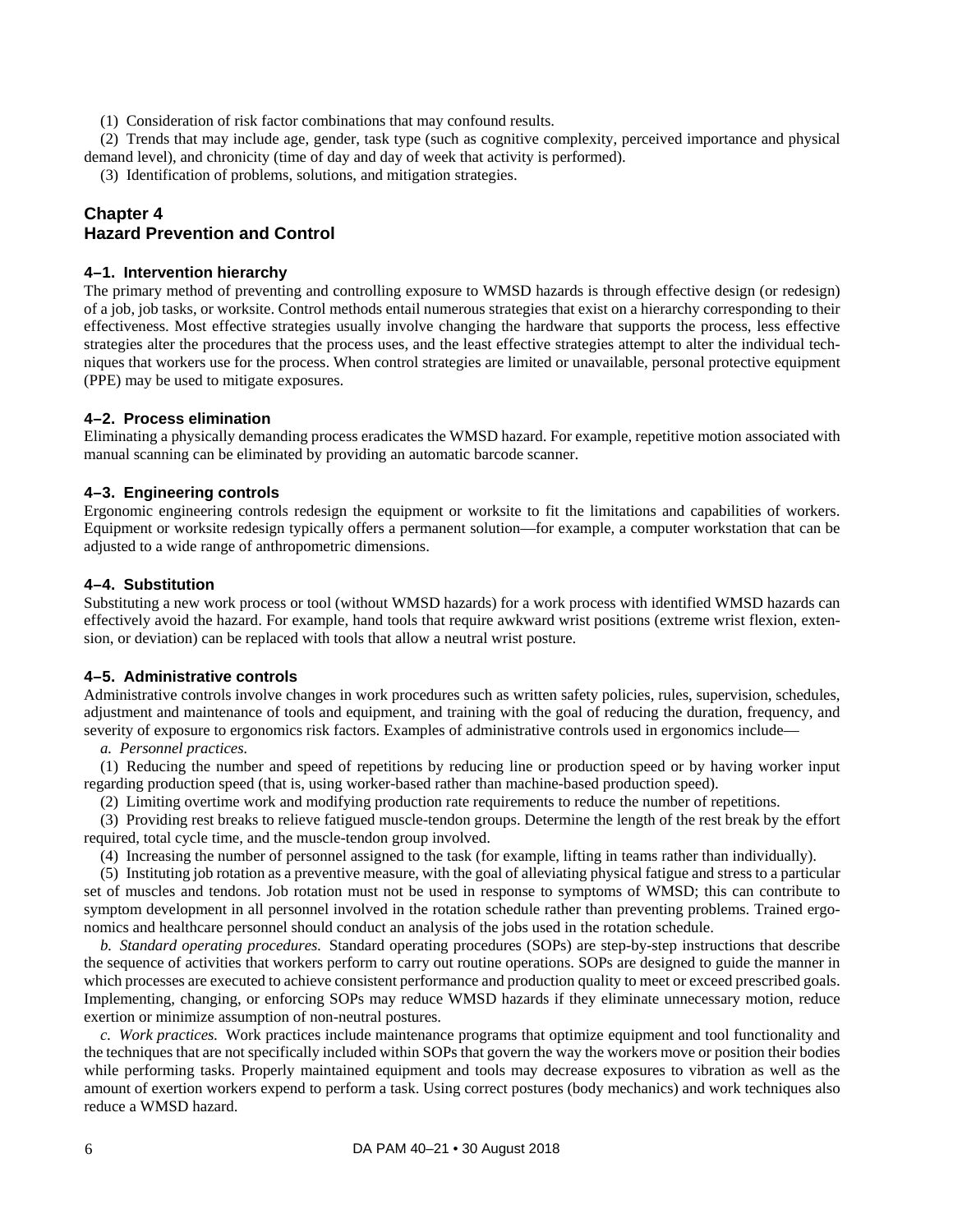#### <span id="page-10-2"></span>**4–6. Personal protective equipment**

PPE is typically items worn by workers that provide a barrier to a hazard. There is insufficient research to support the efficacy of most PPE advocated for ergonomics application. In the absence of more definitive research, the following is advised:

*a.* Back belts are not considered PPE and their use is not recommended by the NIOSH or the U.S. Army Surgeon General.

*b.* Knee and elbow pads can protect superficial soft tissues from mechanical insult or contact stress. Although workers may perceive reduced discomfort wearing these devices, research has not substantiated that they are able to reduce pressures inside the knee or elbow joints during weight bearing. For example, when a worker kneels on a hard surface while wearing a knee pad they may perceive less pain but the weight of the body transmitted to the flexed knee has not been eliminated and may represent a hazard. Therefore, the potential adverse health effects of bearing body weight on the knees or elbows while wearing these pads are not known.

*c.* Anti-vibration gloves must meet International Organization for Standardization (ISO) 10819:2013 standards. Handarm vibration should first be eliminated at the source or reduced to its lowest level that is practicable through the hazard abatement process. Anti-vibration gloves are to be used as a final resolution. Employers should not assume anti-vibration gloves will reduce vibration exposures.

#### <span id="page-10-0"></span>**4–7. Nonpermissible interventions**

Some products and procedures are commonly inappropriately attributed as ergonomic interventions. While each may have appropriate uses they may lack evidence to support their efficacy and/or are not reducing or eliminating an ergonomic risk factor. Examples of products that are inappropriately attributed as ergonomic interventions include—

*a.* Orthotics, braces, or other medical devices should be prescribed by a properly credentialed healthcare provider and do not fall within the scope of practice for ergonomists.

*b.* Therapeutic (stretching and strengthening) exercises to prevent or treat WMSDs, movement therapies, and workconditioning programs should be prescribed and supervised by properly credentialed healthcare providers and do not fall within the scope of practice for ergonomists.

*c.* Massage and other manipulative techniques should be prescribed and supervised by properly credentialed healthcare providers and do not fall within the scope of practice for ergonomists.

*d.* Exercise equipment such as ball chairs (in or out of support stands), stability balls, unstable seated or standing surfaces, and hand exercise devices should not be used in the workplace.

## <span id="page-10-3"></span>**4–8. Communication and coordination**

Communication and coordination of identified hazard prevention and control options with the affected supervisor and military and civilian personnel are essential. This communication and coordination ensures that the ergonomic intervention is appropriate and tailored for the work area. Local IH program offices are responsible for documenting information about the hazard prevention and controls for their ergonomics exposures into the Defense Occupational and Environmental Health Readiness System – Industrial Hygiene (DOEHRS–IH).

#### <span id="page-10-4"></span>**4–9. Worksite followup analysis**

Once controls are identified and implemented, the EO and the ergonomics subcommittee establish a schedule to conduct followup worksite analyses. The purpose of the followup analysis is to verify that controls are effective and being maintained. The number, frequency, and extent of followup analyses will be dependent on site conditions and the judgment of the EO and the ergonomics subcommittee.

## <span id="page-10-1"></span>**Chapter 5 Education and Training**

#### <span id="page-10-5"></span>**5–1. The "train the trainer" concept**

Training programs should be administered in a pyramid fashion. Ergonomics experts provide face-to-face or online training to develop trained ergonomics personnel. Trained ergonomics personnel—

*a.* Train others at the leadership level, including supervisors and workers on general ergonomic principles.

*b.* May also train special assistants, who can help with recognizing risk factors for WMSDs. The special assistants may be representatives from each department or division who assist other department members in recognizing and reporting WMSDs.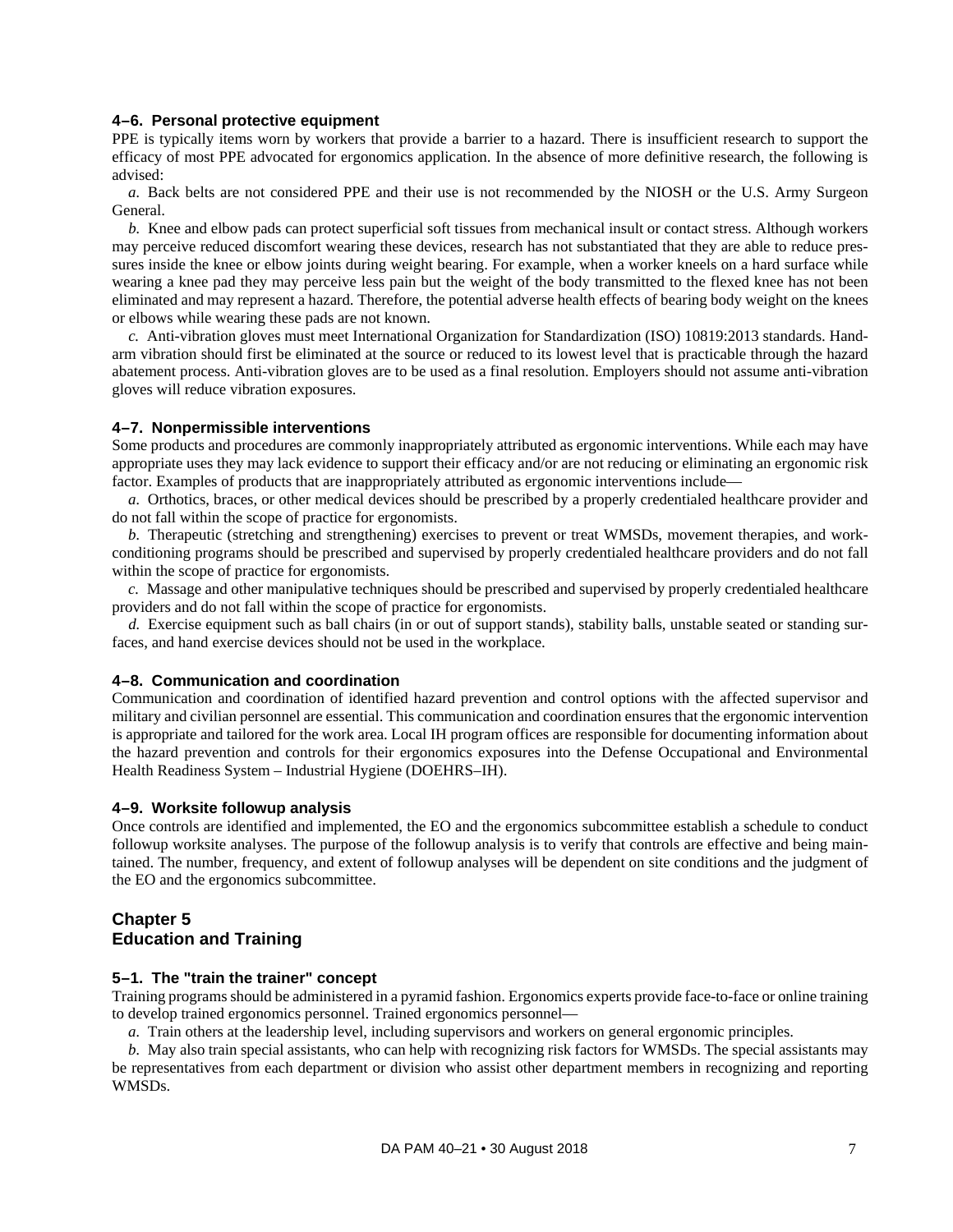## <span id="page-11-1"></span>**5–2. Education requirements**

<span id="page-11-0"></span>*a.* The EO should have a minimum of 20 hours formal ergonomics training. Formal training may consist of a combination of online training, classroom instruction, supervised worksite assessment, and individual learning assignments. At a minimum, this formal training includes—

- (1) Defining ergonomics and determining how ergonomics affects a variety of workplace environments.
- (2) Identifying ergonomics risk factors and developing potential solutions to mediate or eliminate the risk factors.
- (3) Performing a basic ergonomic assessment to include potential interventions.
- *b.* Trained ergonomics personnel should have—
- (1) A minimum of 20 hours formal ergonomics training.
- (2) Training and experience sufficient to identify WMSDs and risk factors. See [paragraph](#page-11-5) 5–2*e* for training resources.

*c.* Core ergonomics subcommittee members, support and advisory ergonomics subcommittee members, and installation-level personnel providing assistance in recognizing WMSDs should have basic ergonomics training, to include elements listed in [paragraph](#page-11-0) 5–2*a*, from trained ergonomics personnel.

*d.* Personnel responsible for administering the installation ergonomics program should receive appropriate general or specific training as described below. Training is necessary for the Regular Army, the Army National Guard/Army National Guard of the United States, the U.S. Army Reserve, and Civilian personnel at all levels to enable them to understand and recognize WMSD risk factors and actively participate in the ergonomics effort. The level of training required may vary based on position and job requirements.

(1) *General training.* Personnel who are exposed to WMSD risk factors should receive formal instruction on hazards associated with their jobs and equipment. Personnel should receive training at an initial orientation with annual refresher or information thereafter. This training should include the elements listed in [paragraph](#page-11-6) 5–2*d*(2).

<span id="page-11-6"></span>(2) *Specific training.* New and reassigned military and Civilian personnel who are exposed to WMSD risk factors should receive an initial orientation and hands-on training from trained ergonomics personnel and the immediate supervisor prior to being placed in a full-production position. An example of an initial orientation may include—

*(a)* A demonstration of the proper use and care of all tools and equipment.

*(b)* A demonstration on safe and proper work procedures, such as appropriate manual material handling equipment.

*(c)* An overview of procedures for making recommendations to improve work processes to decrease or eliminate WMSD risk factors.

<span id="page-11-5"></span>*e.* For information on available courses, assistance should be requested through command channels to APHC (MCHB–PH–ERG), 5158 Blackhawk Road, Aberdeen Proving Ground, MD 21010–5403 [\(https://phc.amedd.army.mil/topics/workplacehealth/ergo\)](https://phc.amedd.army.mil/topics/workplacehealth/ergo). The U.S. Army Combat Readiness Center also offers information and training, contact U.S. Army Combat Readiness Center (CSSC–OP), Building 4905, 5th Avenue, Fort Rucker, AL 36362 [\(https://safety.army.mil\)](https://safety.army.mil/).

## <span id="page-11-2"></span>**Chapter 6 Ergonomics Program Evaluation**

## <span id="page-11-3"></span>**6–1. Evaluation requirements**

<span id="page-11-4"></span>Both internal and external sources should evaluate each installation ergonomics program to assess program effectiveness.

## **6–2. Internal evaluations**

The EO ensures evaluation of the ergonomics effort regarding program participation and effectiveness. Examples of measuring both of these elements are listed below.

- *a. Program participation.*
- (1) Number of requests for ergonomic assistance by management occurring during a specified period.
- (2) Number of personnel suggestions related to ergonomics during a specified period.
- (3) Number of educational programs in ergonomics offered or number of personnel attending educational programs.
- *b. Program effectiveness.*
- (1) Number of general or systematic identifications of WMSD risk factors.
- (2) Number of detailed analyses conducted.
- (3) Number of high priority listings relating to ergonomics based on standard evaluation criteria, such as RAC.
- (4) Changes in the incidence and severity rates of WMSD illness or injury reports filed for military and civilian personnel (see [glossary](#page-24-0) for definition of rate).

(5) Changes in the incidence and severity rates of WMSD FECA claims or dollar amount of new FECA claims within a particular period.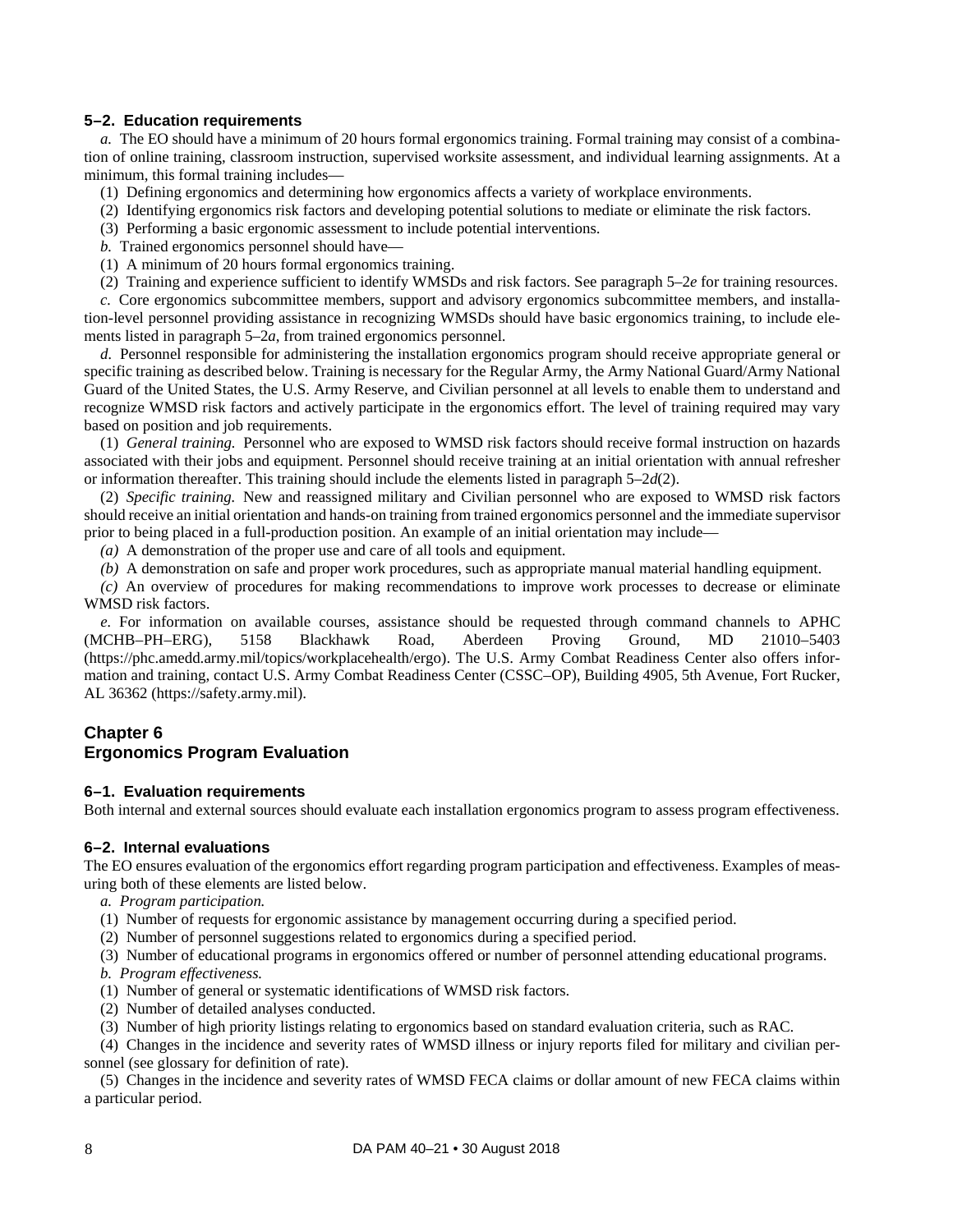(6) Changes in the incidence and severity rates of WMSD illness or injury by department or unit.

(7) Changes in the incidence and severity rates of days away from work, days of restricted work, or transfer to another job due to WMSD illness or injury.

(8) Changes in the number of new job reassignments due to WMSD illness or injury.

(9) Changes in productivity or production costs that can be attributed to ergonomic interventions. Note. In some cases, there may be an increase in illness or injury reporting at the start of an ergonomics program due to increased personnel and supervisor awareness. Although reporting may increase, the severity rate (days away from work, days of restricted work, or transfer to another job) should decrease, with more workers returning to work sooner. Eventually, the reporting rate will decrease as a well-managed, effective ergonomics program is integrated into the workplace.

## <span id="page-12-2"></span>**6–3. External evaluations**

*a.* Ergonomics personnel at APHC, on request from the installation, can—

(1) Assist with development of an Army ergonomics program by developing standards and criteria.

(2) Evaluate elements of the ergonomics program.

(3) Conduct ergonomics surveys.

<span id="page-12-4"></span>*b.* Each organization should continue to use existing reporting guidelines in DA Pam 385–40.

*c.* Commands with trained ergonomics personnel may provide assistance visits to subordinate commands.

## <span id="page-12-0"></span>**6–4. Regular evaluation and review**

*a.* The chair of the ergonomics subcommittee, or a selected representative as appropriate—

(1) Includes results of ergonomic assessments in the standard Army safety and occupational health inspection (see AR 385–10) and/or other required regional and local reports.

(2) Prepares a semiannual summary of ergonomics subcommittee activities for the local SOHAC. As a minimum, these summaries include results of passive surveillance, active surveillance, implemented controls, and effects of controls.

(3) Communicates the results of the program evaluation and review to top management and all workplace personnel.

(4) Sends a copy of this report to U.S. Army Public Health Center Ergonomics Branch (MCHB–PH–IHFS), Aberdeen Proving Ground, MD 21010–5403 or email: usarmy.apg.medcom-aphc.mbx.army-ergonomics.

*b.* The following information is used to develop the evaluation and review:

(1) Analysis of trends in injury or illness rates according to—

*(a)* OSHA Form 300 (or an equivalent log), OSHA Form 300A, and OSHA Form 301.

*(b)* The DOEHRS–IH ergonomic evaluations and assessments (found in DOEHRS–IH application within the Shop or similar exposure group of interest).

*(c)* Other available injury and illness data systems (for example, the Force Risk Reduction tool and the Risk Management Information System).

(2) Review of installation evaluation results.

(3) Review of worksite evaluations and improvements.

(4) Surveillance of work practices to identify risk factors.

(5) Personnel surveys or interviews conducted by department, job title, or work area to identify trends.

*c.* The program evaluation assesses the implementation, progress, and effectiveness of the installation ergonomics plan. It should include—

(1) A progress summary or program update.

(2) A summary of results of program participation and effectiveness measures as defined i[n paragraph](#page-11-4) 6–2 and external evaluations as defined i[n paragraph](#page-12-2) 6–3.

(3) Plans, goals, and accomplishments for the program as a whole and for each of the critical program elements cited in [paragraph](#page-7-5)  $2-4a(4)$ .

(4) Identification of trends, deficiencies, and corrective actions needed.

(5) New or revised program goals, priorities, and timelines.

## <span id="page-12-1"></span>**Chapter 7 Safe Patient Handling and Mobility**

## <span id="page-12-3"></span>**7–1. Introduction**

*a.* This chapter provides guidance for the management and oversight of Safe Patient Handling and Mobility **(**SPHM) programs.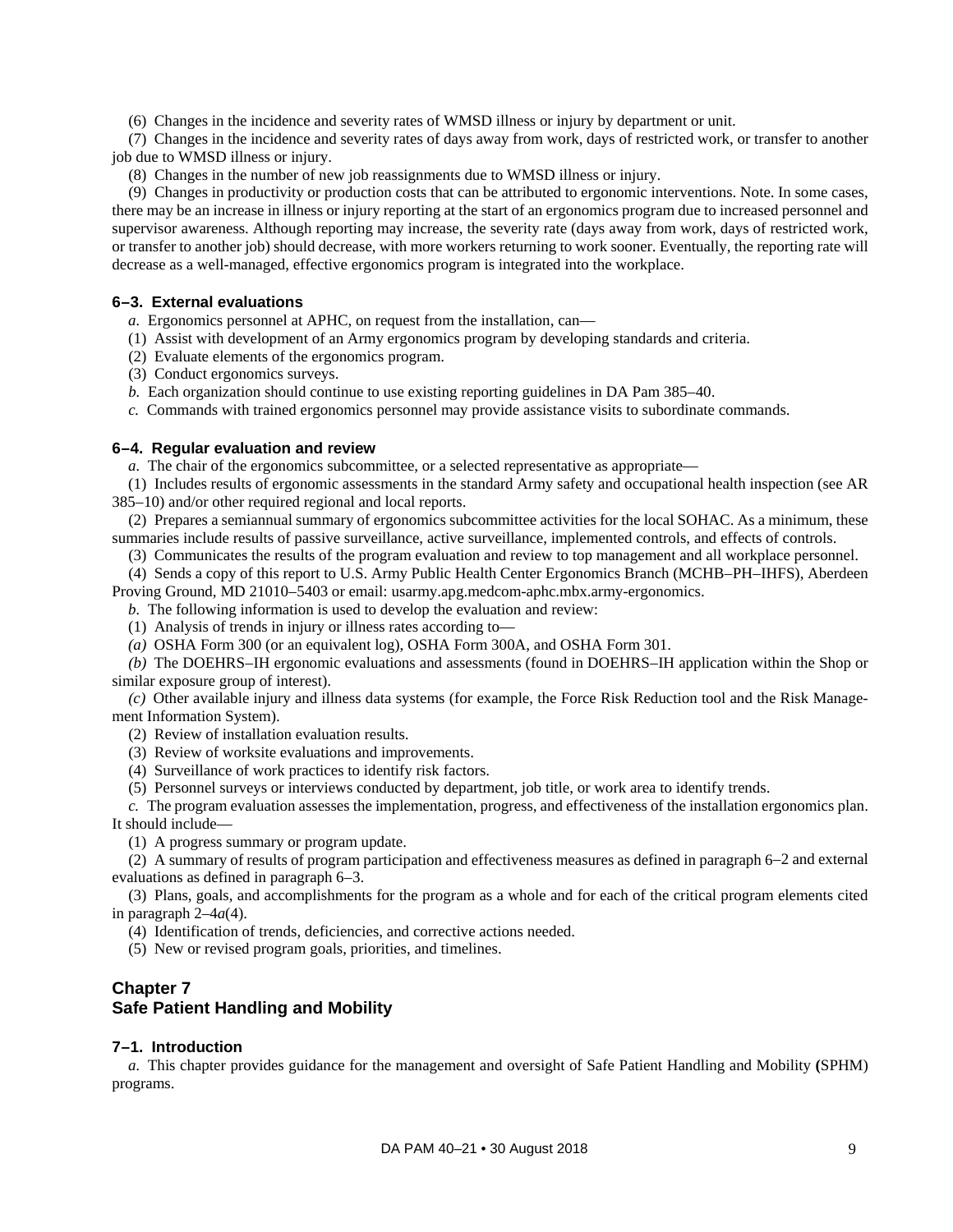*b.* Injuries to staff and patients due to manually handling, repositioning, and transferring patients may contribute to a variety of negative outcomes such as staff injury, workers compensation, presenteeism, underreported pain and discomfort, lost time, recruiting and retention. For patients, SPHM can affect patient falls, skin integrity, and early mobilization opportunities.

*c.* SPHM programs and equipment are applicable in any location where the manual handling of patients occurs. An SPHM program will identify and mitigate risk during patient handling, movement, and mobility tasks through the use of SPHM practices, including use of appropriate technology, equipment, and technique. SPHM programs incorporate best practices and use of SPHM equipment to limit routine patient care, repositioning, and lifting tasks to the NIOSHrecommended patient lift limit of 35 pounds in "When is it safe to manually lift a patient?" (see American Journal of Nursing, Volume 107, 2007).

## <span id="page-13-0"></span>**7–2. Procedures**

The following procedures and activities are critical for the implementation and sustainment of an effective SPHM program. *a.* The Commander, U.S. Army Military Treatment Facilities duties are—

(1) Designates/provides a commander's SPHM program administrator responsible for planning, coordinating, implementing, maintaining, and evaluating the program.

(2) Identifies SPHM equipment and personnel requirements; provides such resource requirements to the regional health command, according to standard regional health command resource requirement reporting procedures. Establishes local oversight of SPHM program resourcing and resource execution.

*b.* APHC provides ergonomic and SPHM program consultative support, training, information products, and SPHM methods and tools.

*c.* Leadership of department designated to provide SPHM program administrator ensures and supports collaboration and coordination between services and entities (such as safety, patient safety, preventive medicine, occupational health, facilities management, biomedical, environmental services, contracting, logistics, nursing, rehabilitation, and so forth) that impact successful SPHM program implementation.

*d.* Local SPHM program administrator duties are—

(1) Coordinates, as needed, with APHC ergonomics for technical consultation to help with developing a tailored military treatment facility (MTF) SPHM program.

(2) Coordinates, implements, maintains, and monitors overall SPHM program within the MTF. This includes, but is not limited to, departments of nursing, safety, patient safety, occupational health, radiology, diagnostic and imaging areas, procedure areas, outpatient clinics, patient transport, environmental services and laundry, engineering, facilities, and rehabilitation.

(3) Establishes MTF-wide department/service/unit champions.

(4) Provides leadership, education, and training for department/service unit champions who act as liaison between program administrator and MTF staff.

(5) Trains, at a minimum, new staff at orientation and all staff annually on elements of the SPHM program and equipment to maintain competency.

(6) Investigates, reviews, and tracks, as appropriate, patient handling-related musculoskeletal injuries and near misses.

(7) Identifies requirements for safe patient handling equipment, personnel, and procedures.

(8) Provides oversight of maintenance and use of safe patient handling equipment and associated accessories such as batteries, slings, scales, and sling bars.

(9) Provides unit-based ergonomic assessments in all areas where patient handling and mobilization is expected in order to identify and address the identified hazards related to SPHM.

(10) Chairs the SPHM facility committee.

## <span id="page-13-1"></span>**7–3. Guidance**

*a.* The healthcare industry records some of the highest rates of work-related injuries causing employees to miss work. Furthermore, over half of these injuries result from manual patient handling and repositioning of patients. SPHM programs that include SPHM technology have been found to enhance nursing retention and recruitment, as well as improve the quality of patient care. The program elements presented in [paragraph](#page-13-2) 7–3*b* are also the basis of the Veterans Health Administration SPHM program, the Occupational Safety and Health Administration (OSHA, 2015) inspection guidance for inpatient healthcare settings related to musculoskeletal disorders related to patient or resident handling, and OSHA Ergonomics Guidelines for Healthcare Facilities and the American Nurses Association "Handle with Care" Program and their subsequent SPHM Interprofessional National Standards.

- <span id="page-13-2"></span>*b.* SPHM program elements include—
- (1) Program initiation and evaluation.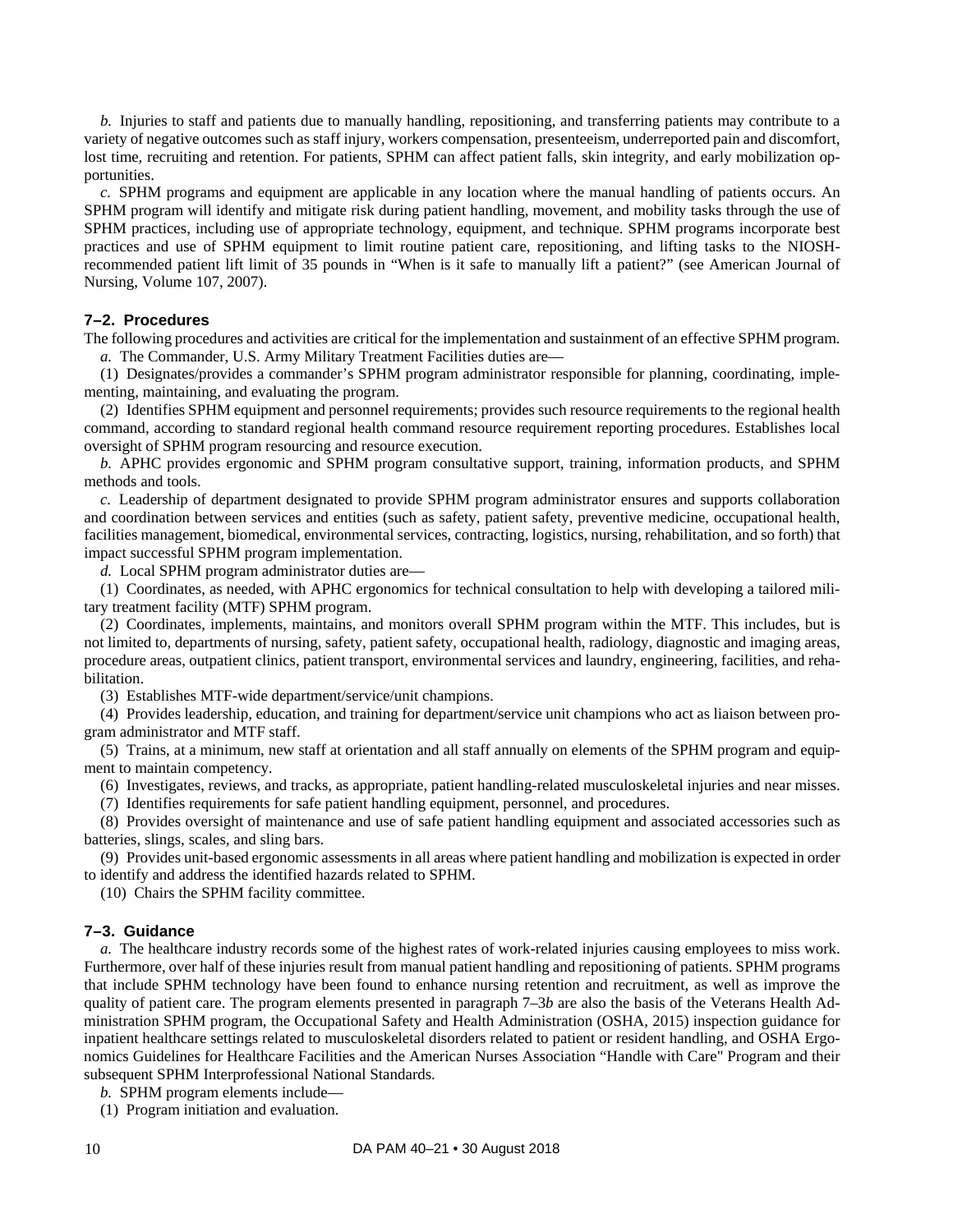*(a)* In coordination with the APHC, identify actionable data elements describing program outcomes, including safe patient handling equipment, procedures, and activities as well as patient handling-related occupational health risk factors, related musculoskeletal disorders, injuries, and near misses in MTF staff who handle patients. These actionable data elements should be tracked and assessed by the SPHM program administrator and the MTF committee that provides SPHM program oversight.

*(b)* Assess areas where patient handling and mobilization occurs to identify hazards and provide strategies to address the hazards. This includes identification of ergonomic risk factors and patient handling and mobilization activities that require manual handling. Data elements collected during this assessment may include: patient census patterns and trends; unit-specific demographics; patient transfers; safe patient handling and mobility equipment; staff focus groups or surveys to identify perceived high-risk tasks and describe discomfort; staff injury and lost time data; and patient outcomes such as early mobilization, falls, and hospital-acquired pressure ulcers. Additional considerations may include assessment of space and structural limitations which may impact ceiling lift installation, and use and storage of patient handling equipment such as floor-based lifts and slings. These assessments may also include introduction of algorithms or care plans that assist clinicians in selecting appropriate techniques and equipment required for completing SPHM tasks.

*(c)* Document and track program resourcing, resource execution, unfunded equipment, personnel, and other program requirements.

(2) Policy—

*(a)* Publish a local MTF SPHM program policy outlining procedures, criteria, and implementing guidance. The policy should address roles and responsibilities, compliance, equipment use, program management, training, and risk assessment. An MTF policy should eliminate manual lifting to the extent feasible. However, individual facilities should tailor the policy to the local personnel roles, needs, and requirements[. Appendix](#page-20-0) C provides an SPHM facility policy example.

*(b)* Patients and staff should be made aware of the SPHM policy through patient education materials and staff training. Policy should support staff's right to avoid manually handling patients in ways that might result in injury to themselves or their patients [\(https://www.osha.gov/publications/osha3021.pdf\)](https://www.osha.gov/publications/osha3021.pdf).

(3) SPHM equipment - SPHM equipment refers to medical supplies and equipment that are intended to facilitate safe patient transfers, repositioning, mobility, and transport. Traverse track ceiling lifts and their associated slings are preferred due to convenience and usability. Nevertheless, not all patient care facilities can install wall- or ceiling-mounted lift technology without significant facility modifications. SPHM equipment should be available in sufficient quantity and in locations convenient to staff as indicated by the program evaluation. SPHM equipment decreases the risk of injury from patient handling activities and includes but is not limited to—

*(a)* Lifting equipment – assists in lifting, transferring, repositioning, and ambulating patients. Examples include ceilingmounted, wall-mounted, portable and floor-based designs and their accompanying sling bars and slings.

*(b)* Lateral transfer devices – provides assistance in moving patients horizontally from one surface to another (for example, transfers from bed to stretcher) for example, air assisted, mechanical, and friction-reducing types.

*(c)* Repositioning aids – provides assistance in turning patients and pulling patients up to the head of the bed and up in chairs.

*(d)* Equipment, bed, and wheelchair transport assistive devices – assists caregivers in pushing heavy equipment and patients.

*(e)* Powered height-adjustable exam tables – assists in transferring patients onto exam tables, bringing patients to sitting positions, and raising the table surface to a more ergonomically safe working level.

*(f)* SPHM equipment accessories—

1. Scales – they can be integrated with or an additional feature of SPHM equipment. Scales can be beneficial for the weighing of patients while using the equipment and, in a rehabilitative setting, may assist with quantifying weight bearing.

2. Slings – a wide variety of sling sizes and designs are available. Consider the census and demographics of the patient population to determine the design type, size, and quantity needed for each unit. The laundry cycle time for slings should be considered so that a sufficient quantity of slings is available at all times.

3. Sling bars – different tasks require different styles of sling bars. Consider the patient population and SPHM tasks when selecting sling bars. For example, a 2-point sling bar is used for a seated transfer and a 6- or 8-point sling bar would be used for a supine or reclined transfer.

(4) SPHM Unit Champion Program – assign unit staff from clinical areas where patient handling occurs to provide unit level expertise in the SPHM program as a collateral duty. Unit champion expertise is needed to advise co-workers, demonstrate equipment use, and champion the SPHM initiatives. Ideally, each unit where patients might be manually handled should identify at least one unit champion. These personnel should receive additional training from the equipment manufacturer and the SPHM program administrator.

(5) Education and training—

*(a)* All staff receives competency training on the use of new SPHM equipment and retraining at least annually.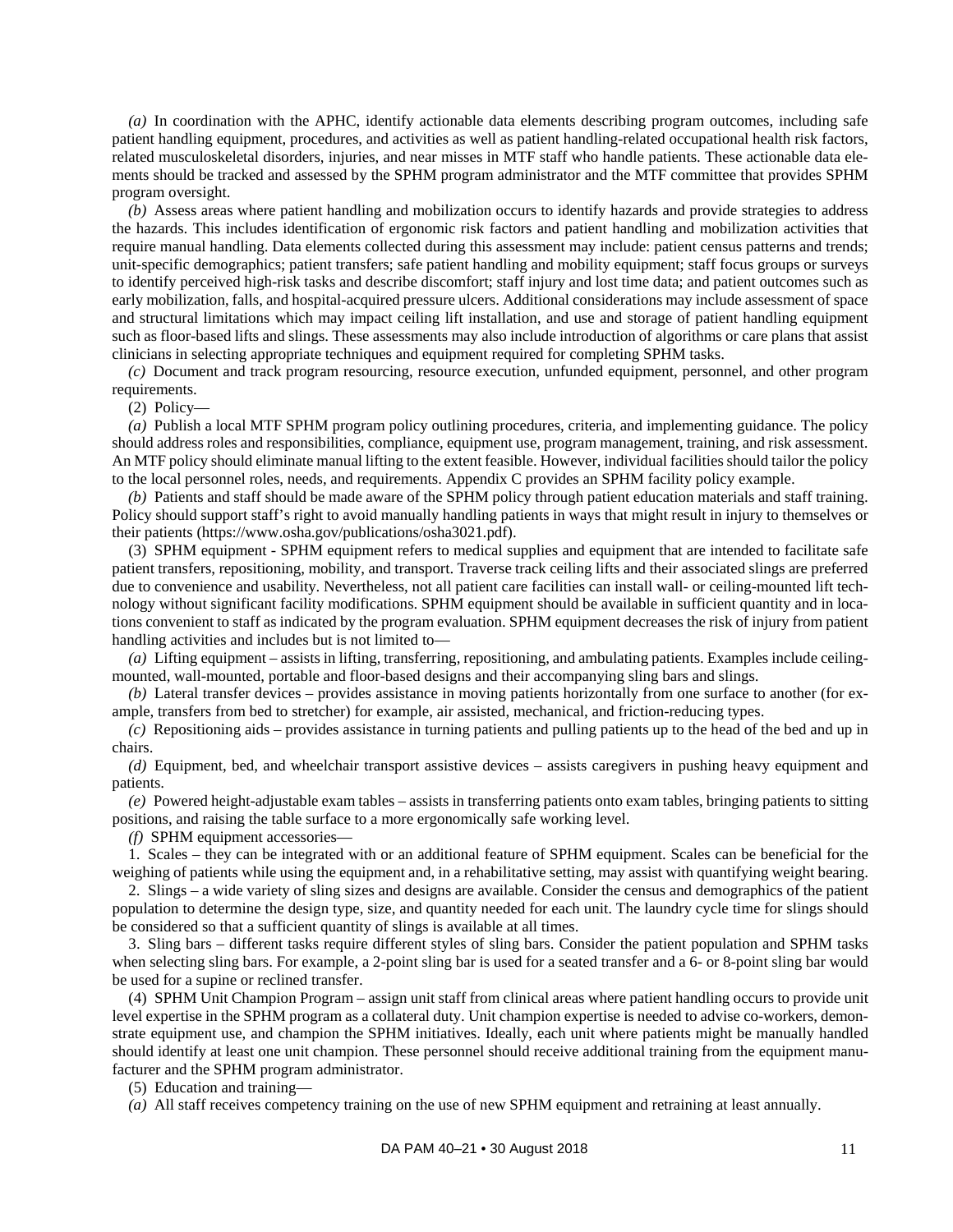*(b)* All staff is educated on the importance of SPHM programs, process for reporting SPHM-related concerns and injuries, and mobility assessment methods as needed.

*(c)* New employee orientation includes SPHM use of equipment and SPHM program elements.

*(d)* Patients and families are educated on facility SPHM policy and equipment.

*(e)* Unit champions receive additional training on equipment use and SPHM principles to develop and establish the SPHM program for their respective unit.

*(f)* Biomedical engineering staff may receive training on inspection and maintenance of SPHM equipment.

(6) SPHM committee – multidisciplinary group that oversees SPHM program activities. Committee members may include but are not limited to clinical staff, management staff, infection control, biomedical engineering, union representation, facilities, environmental services, logistics, contracting, safety, occupational health, rehabilitation, and patient safety. This committee may be a subcommittee of an existing independent committee such as the SOH committee or environment of care committee. Membership of the SPHM committee may change depending on the level of program maturity. The committee may review aggregate employee safety incidents, lost time, and patient safety incidents associated with SPHM. The committee may also evaluate equipment maintenance, logistics, and availability of supplies (such as slings, lateral transfer aids, or floor-based equipment). The committee may identify trends, successes, and opportunities for improvement for the SPHM program. The committee should meet on a regular basis. The frequency may decrease as a program's maturity increases. For example, monthly meetings may be required initially but may become quarterly as the program develops.

(7) MTF renovation planning—

*(a)* Ensure that an ergonomic patient handling and mobility analysis is conducted as part of the design requirements planning process for MTF new construction, renovation or facility major, minor and nonrecurring maintenance projects that involve units and clinical areas where patient handling occurs. Areas for inclusion of SPHM equipment may include but are not limited to inpatient rooms, outpatient clinics, imaging and diagnostics areas, emergency and operating departments, rehabilitation units and therapy clinics, hallway ambulation tracks, morgue, labor and delivery, procedure areas, patient transport, and points of patient access such as hospital entrances. Elements to be considered in the analysis will include—

1. Installation of ceiling- or wall-mounted traverse track lift systems, where necessary and feasible.

2. Adequate and accessible lift slings, storage space, and charging capabilities for portable or floor-based lifts and other patient handling equipment.

3. Adequate ceiling height to allow for lift clearance from patient bed surfaces.

4. Consideration of standard (550 pounds (lb)), compact bariatric (750 lb), and bariatric (1,000 lb) weight capacity SPHM equipment based on expected patient population.

*(b)* Include the MTF SPHM program administrator in MTF renovation or facility project planning. The MTF SPHM program administrator can coordinate with the Health Facility Planning Agency and the APHC for the ergonomic patient handling and movement analysis, and for the development of patient handling equipment and personnel requirements.

*(c)* Develop and implement a training plan for the proper use, storage, and maintenance of all new SPHM equipment installed as part of an MTF renovation or facility project.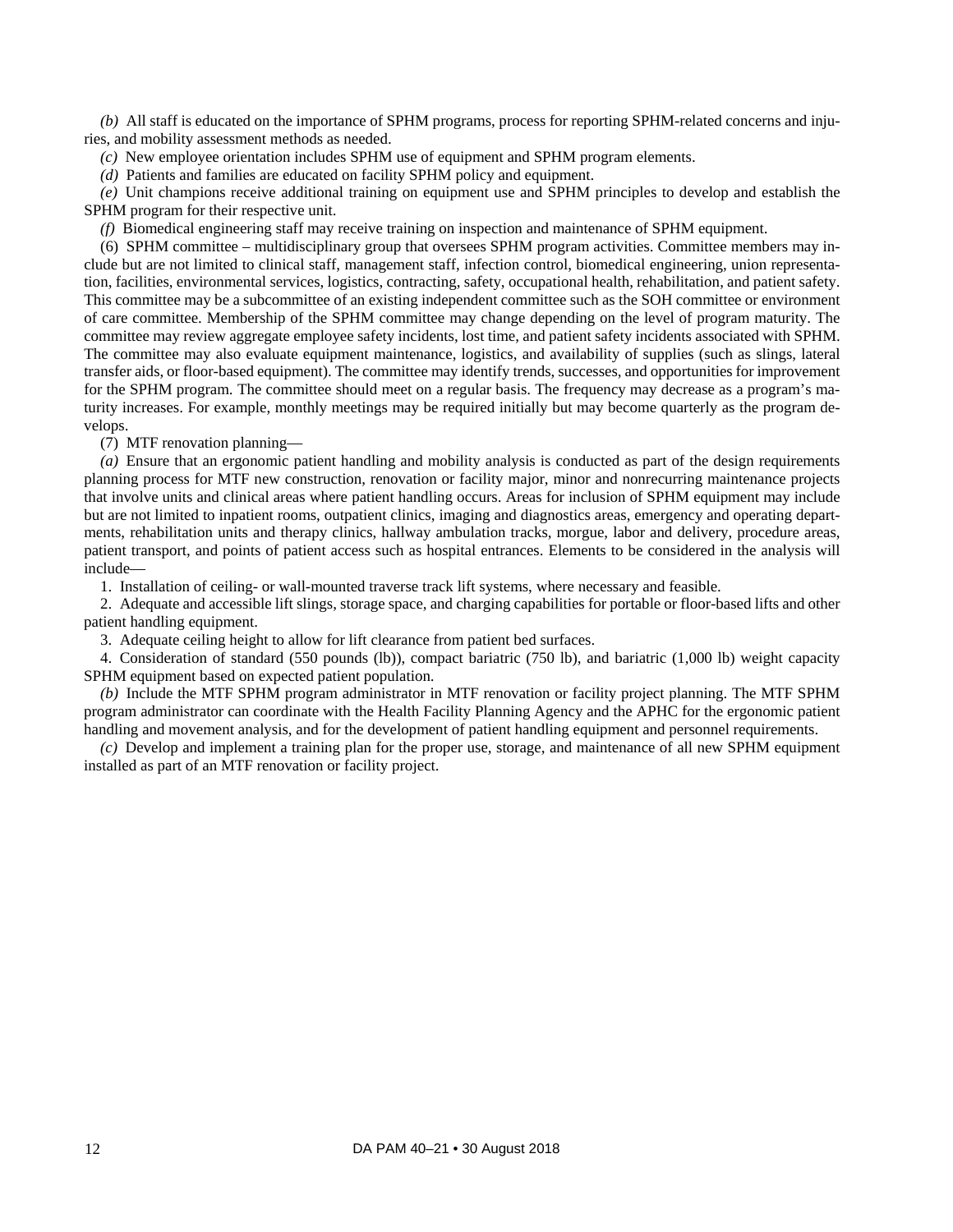## **Appendix A**

## <span id="page-16-0"></span>**References**

## **Section I**

## **Required Publications**

**AR 40–5** Preventive Medicine (Cited in [para 1–1.](#page-4-1))

**AR 385–10**

The Army Safety Program (Cited i[n para 1–1.](#page-4-1))

## **DA Pam 385–40**

Army Accident Investigations and Reporting (Cited in [para 6–3](#page-12-4)*b*.)

## **Executive Order 12196**

Occupational Safety and Health Programs for Federal Employees (Cited in para 1–4*b*(2)(*d*)1.) (Available at [https://www.archives.gov/federal-register/codification/executive-order/12196.html\)](https://www.archives.gov/federal-register/codification/executive-order/12196.html)

## **PL 91–596**

Occupational Safety and Health Act of 1970, as amended (29 USC 651 et seq.) (Cited in para 1–4*b*(2)(*d*)1.) (Available at [https://www.osha.gov/pls/oshaweb/owadisp.show\\_document?p\\_table=oshact&p\\_id=2743\)](https://www.osha.gov/pls/oshaweb/owadisp.show_document?p_table=oshact&p_id=2743)

## **29 CFR 1904**

Recording and reporting occupational injuries and illnesses (Cited in [para 3–1](#page-8-2)*b*(2).) (Available at [https://www.ecfr.gov/cgi-bin/ecfr?page=browse.](https://www.ecfr.gov/cgi-bin/ecfr?page=browse))

#### **29 CFR 1910**

Occupational Safety and Health Standards (Cited in para 1–4*b*(2)(*d*)1.) (Available at [https://www.ecfr.gov/cgi](https://www.ecfr.gov/cgi-bin/ecfr?page=browse)[bin/ecfr?page=browse.](https://www.ecfr.gov/cgi-bin/ecfr?page=browse))

#### **29 CFR 1960.8(a)**

Agency responsibilities (Cited in para 1–4*b*(2)(*d*)1.) (Available a[t https://www.ecfr.gov/cgi-bin/ecfr?page=browse.](https://www.ecfr.gov/cgi-bin/ecfr?page=browse))

## **Section II**

## **Related Publications**

A related publication is a source of additional information. The user does not have to read it to understand this pamphlet.

## **American Industrial Hygiene Association**

Position Statement: Safe Handling of Patients and Residents, June 30, 2009

#### **American National Standards Institute/Human Factors and Ergonomics Society (HFES) 100–2007** Human Factors Engineering of Computer Workstations

## **American Nurses Association**

Safe Patient Handling and Mobility: Interprofessional National Standards

## **American Physical Therapy Association**

Position Statement: The Role of Physical Therapy in Safe Patient Handling

## **AR 25–30**

Army Publishing Program

## **AR 40–10**

Health Hazard Assessment Program in Support of the Army Materiel Acquisition Decision Process

## **AR 385–16**

System Safety Engineering and Management

## **AR 602–2**

Human Systems Integration in the System Acquisition Process

#### **DA Pam 40–503** Industrial Hygiene Program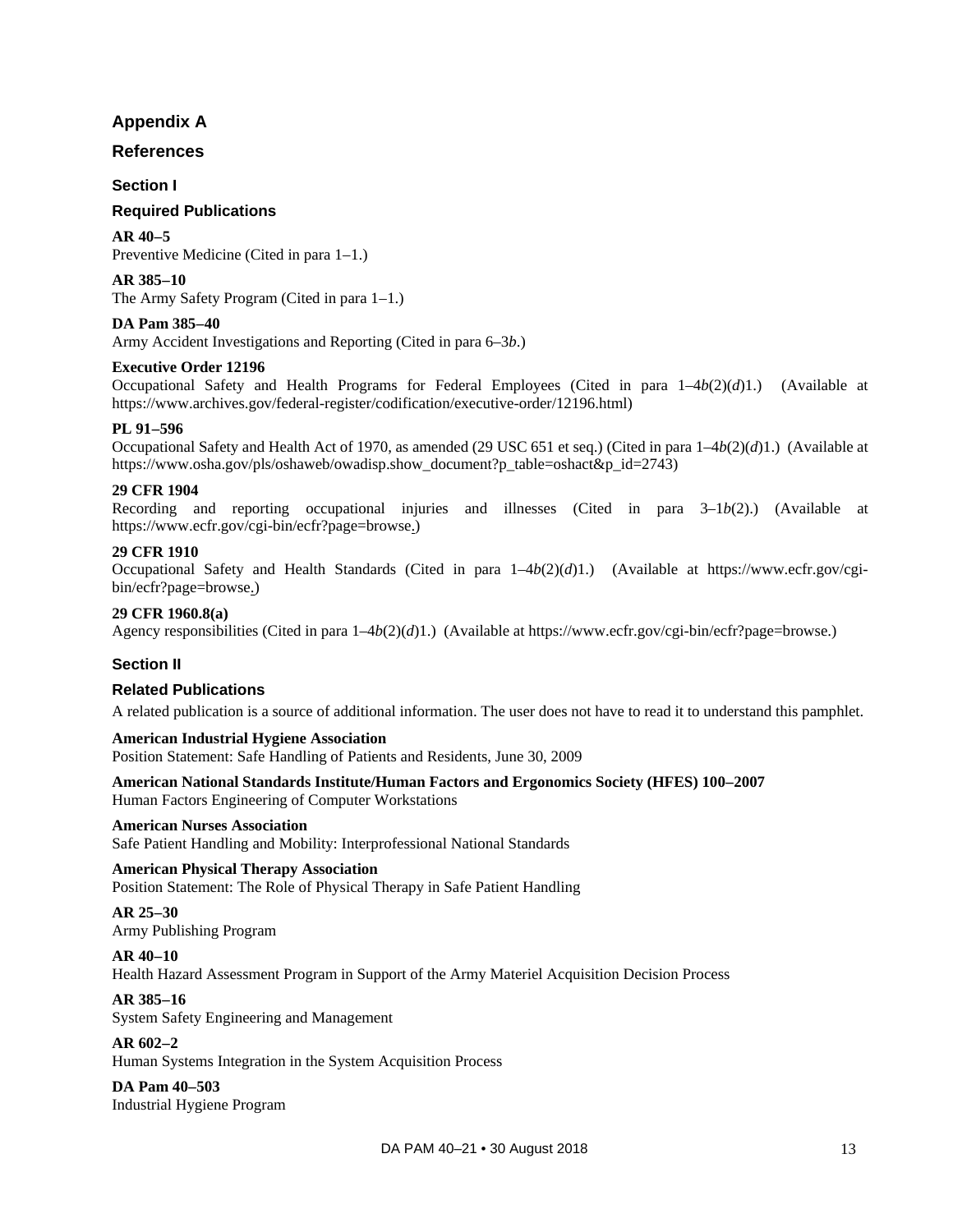## **DODI 6055.01**

DOD Safety and Occupational Health (SOH) Program

#### **Facility Guidelines Institute**

Guidelines for Design and Construction of Health Care Facilities, 2014 Edition. Section 1.2–3.3 Patient Handling and Movement Assessment (PHAMA), 1.2–5.4 Bariatric Design Considerations

#### **International Organization for Standardization (ISO) 10819:2013**

Mechanical vibration and shock – Hand-arm vibration – Measurement and evaluation of the vibration transmissibility of gloves at the palm of the hand

#### **International Organization for Standardization (ISO) ISO/TR 12296:2012**

Ergonomics – Manual handling of people in the healthcare sector

#### **International Organization for Standardization (ISO) 9241–300:2008**

Ergonomics of human-system interaction – Part 300: Introduction to electronic visual display requirements

#### **MIL–STD–1472G**

Human Engineering

#### **Nelson, A.L. and A. Baptiste – 2004**

Evidence-Based Practices for Safe Patient Handling and Movement. Online Journal of Issues in Nursing. 9(3), Manuscript 3

#### **NIOSH 94–110**

Applications Manual for the Revised NIOSH Lifting Equation. U.S. Department of Health and Human Services

#### **NIOSH 97–117**

Elements of Ergonomics Programs, A Primer Based on Workplace Evaluations of Musculoskeletal Disorders

#### **Occupational Safety and Health Administration**

Inspection Guidance for Inpatient Healthcare Settings

#### **Occupational Safety and Health Administration**

Safe Patient Handling Program Checklist. Worker Safety in Hospitals

#### **OSHA 3123**

Ergonomics Program Management Guidelines for Meatpacking Plants, U.S. Department of Labor, OSHA,

#### **U.S. Department of Labor, Bureau of Labor Statistics**

Nonfatal occupational injuries and illnesses requiring days away from work

#### **Waters T.R. 2007**

When is it safe to manually lift a patient? American Journal of Nursing 107(8):53–58

#### **Section III**

#### **Prescribed Forms**

This section contains no entries.

## **Section IV**

#### **Referenced Forms**

Except where otherwise indicated DA forms are available on the Army Publishing Directorate website [\(https://armypubs.army.mil/\)](https://armypubs.army.mil/) and OSHA forms are available a[t https://www.osha.gov.](https://www.osha.gov/)

#### **DA Form 285**

Technical Report of U.S. Army Ground Accident

## **DA Form 285–AB**

U.S. Army Abbreviated Ground Accident Report (AGAR)

## **DA Form 2028**

Recommended Changes to Publications and Blank Forms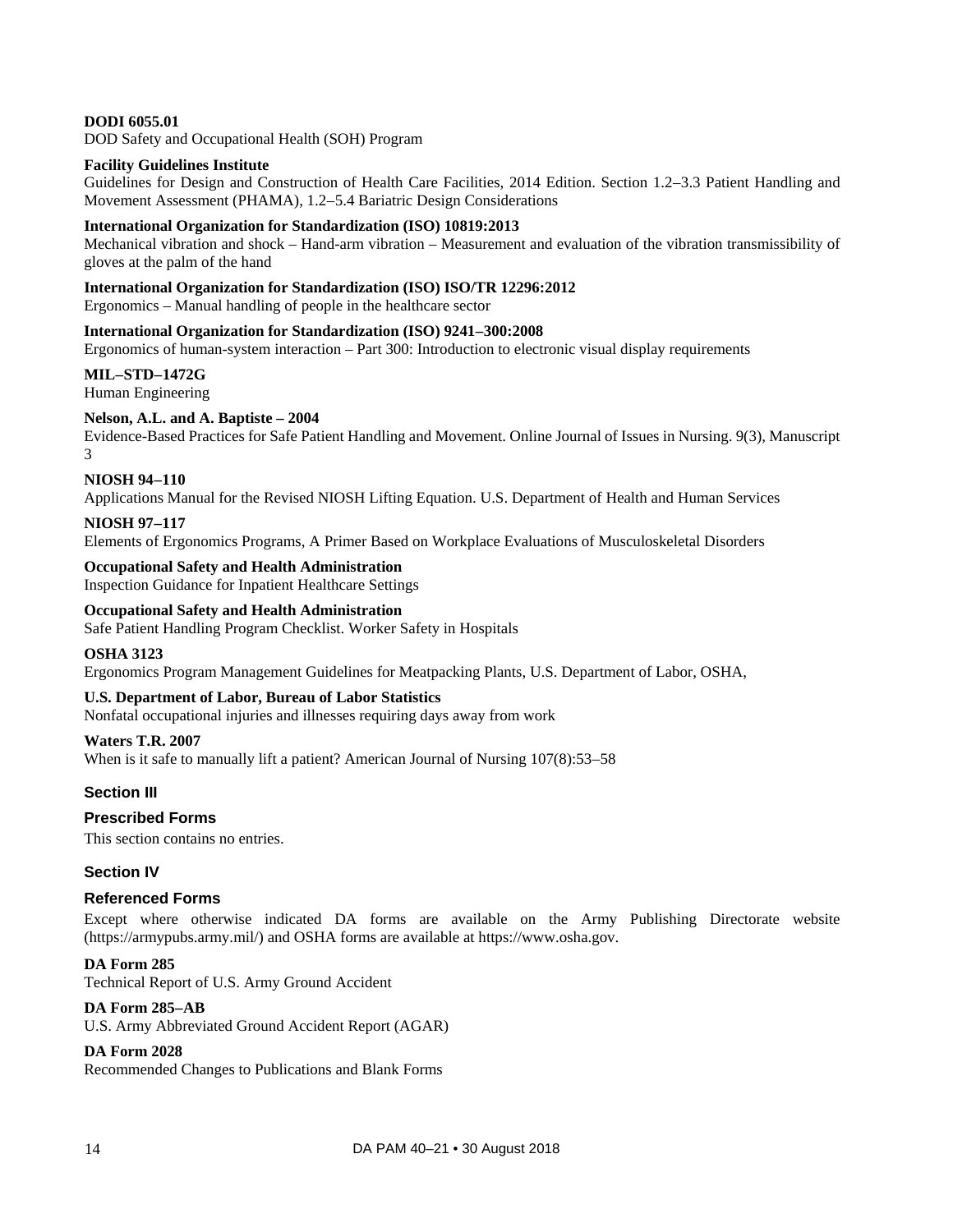**OSHA Form 300** Log of Work-Related Injuries and Illnesses

**OSHA Form 300A** Summary of Work-Related Injuries and Illnesses

**OSHA Form 301** Injury and Illness Incident Report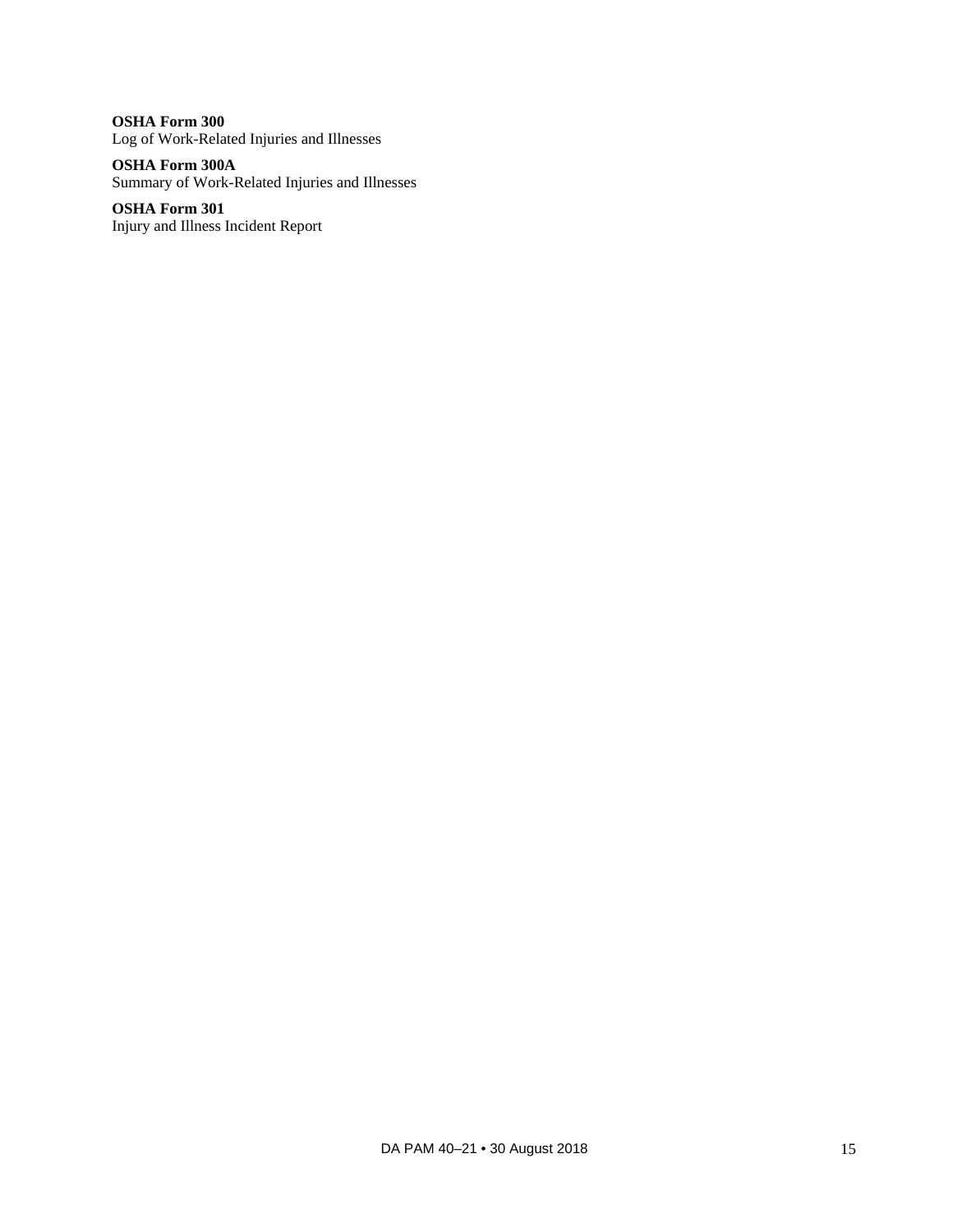## **Appendix B**

## <span id="page-19-0"></span>**Recommended Membership of the Ergonomics Subcommittee**

## **B–1. Chairperson**

The EO—

*a.* Serves as chairperson of the ergonomics subcommittee.

*b.* Should be the individual with the most experience, knowledge, and training in ergonomics—the chief, preventive medicine; occupational health physician; occupational health assistant; flight surgeon; industrial hygienist; occupational health nurse; occupational therapist; physical therapist; other healthcare professional; or safety manager—who has received at least 20 hours of formal training in ergonomics (see [para](#page-11-0) 5–2*a*).

## **B–2. Membership**

The ergonomics subcommittee should include, but need not be limited to, the following representatives:

*a. Core membership.*

(1) Healthcare activity representative (for example, physician, nurse, occupational and physical therapists, physician assistant, and other trained medical personnel).

- (2) Industrial hygienist.
- (3) Safety professional.
- (4) Key military chain of command representatives.
- (5) Union representative(s).
- (6) Human resources representative.
- (7) FECA administrator (when a local asset is available).

*b. Support and advisory membership.*

- (1) Director of Contracting Support (or equivalent) representative.
- (2) Director of Public Works (or equivalent) representative.
- (3) Director of Logistics (or equivalent) representative.
- (4) Director of Information Management (or equivalent) representative.

## **B–3. Training**

All subcommittee members should receive appropriate ergonomics training as discussed in [chapter 5.](#page-10-1)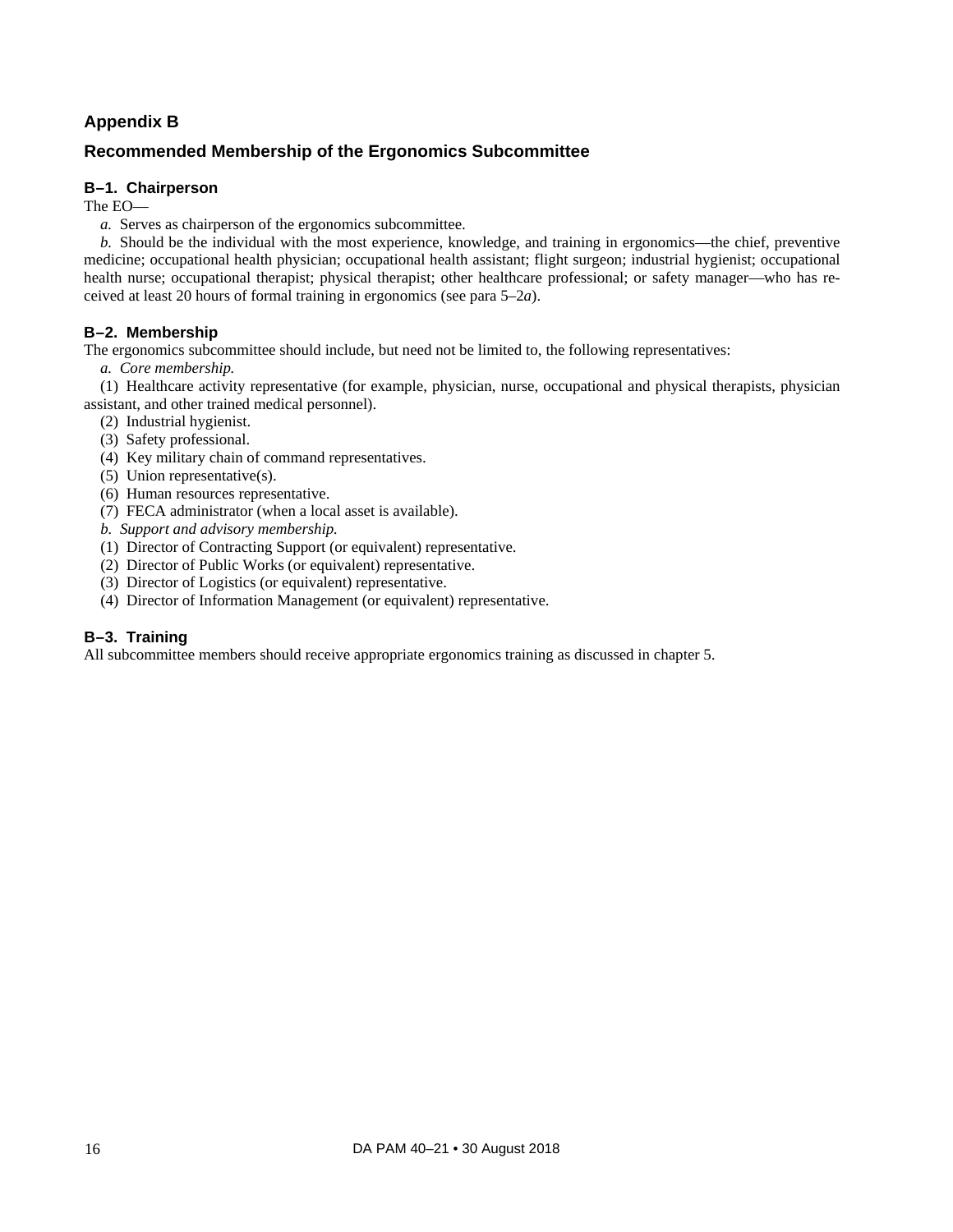## **Appendix C**

## <span id="page-20-0"></span>**Safe Patient Handling and Mobility Facility Policy Example**

## **C–1. Safe Patient Handling and Mobility program policy**

Installations should publish a local MTF SPHM program policy outlining procedures, criteria, and implementing guidance.

## **C–2. Safe Patient Handling and Mobility facility policy example**

[Figure C–1](#page-23-0) provides a SPHM facility policy example.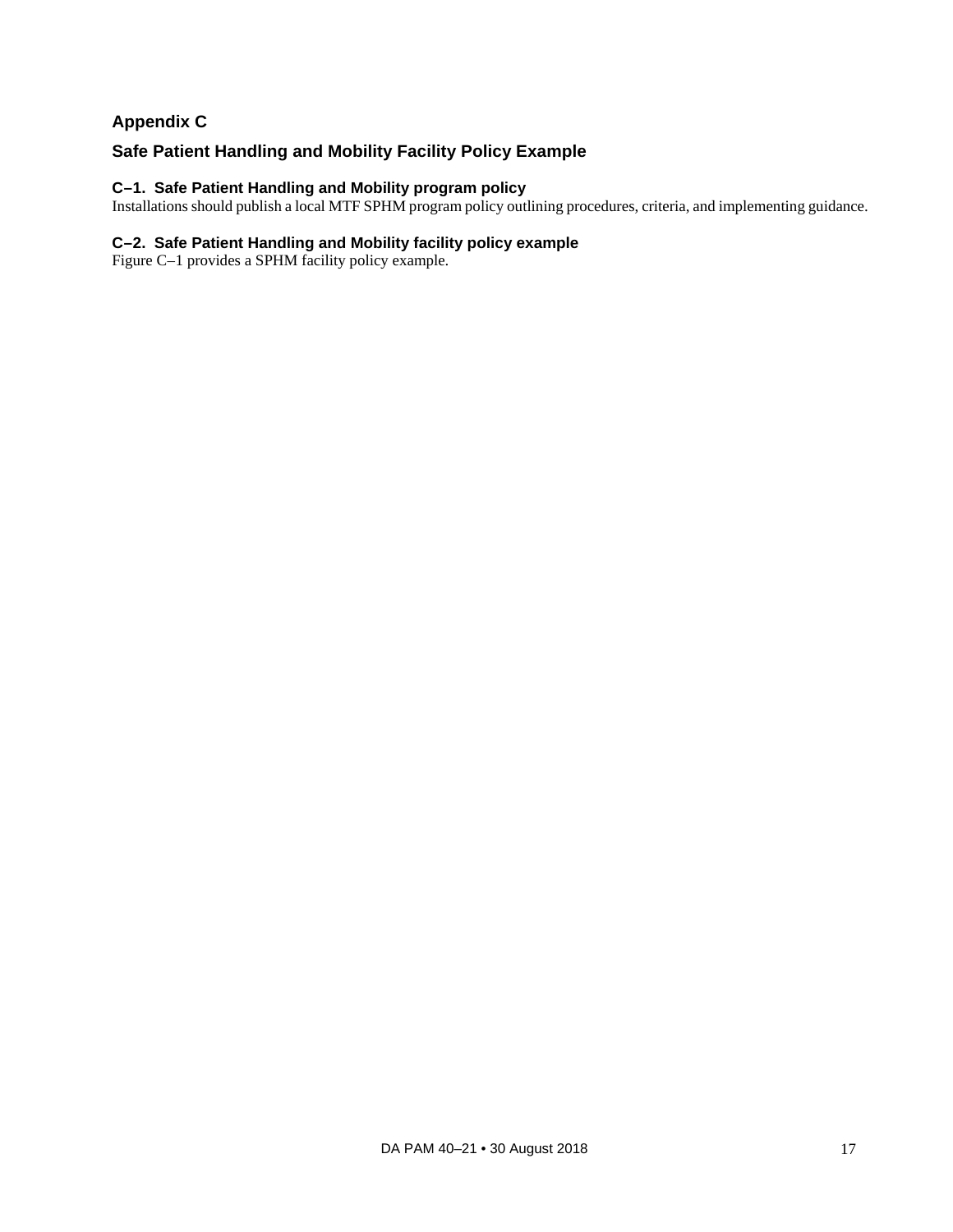#### **Safe Patient Handling and Mobility**

1. Purpose. This memorandum describes the safe transfer and movement of patients that prevents patient and caregiver injury. This military treatment facility (MTF) is a No Lift facility. This memorandum applies to all staff involved in the movement of patients.

2. References. Required and related publications and prescribed and referenced forms are listed in appendix A.

3. Abbreviations and terms. Abbreviations and special terms used in this memorandum are explained in the glossary.

4. Responsibilities

a. Safety program manager.

(1) Investigates staff injuries related to patient transfer and positioning procedures

(2) Provides information to the command on staff injuries related to patient transfer and positioning procedures.

(3) Assists staff with program implementation and maintenance.

b. Department/service chiefs.

(1) Ensure staff members are aware of the potential for injury when transferring/moving patients and are knowledgeable about injury prevention.

(2) Ensure that all staff is empowered with the ability to refuse unsafe acts in patient movement activities.

(3) Ensure training for staff during all aspects of orientation (for example, unit-specific activities and equipment for safe lifting of patients).

(4) Ensure provision for initial and periodic training.

(5) Identify unit level champions to support the Safe Patient Handling Program and provide time to perform duties.

(6) Assure that the staff evaluation process addresses safety compliance in accordance with AR 385-10.

(7) Ensure that any/all staff injuries and near misses are reported to the safety office.

(8) Ensure that extended weight capacity equipment in their areas are clearly labeled with maximum weight capacity.

c. Nursing bed manager/charge nurse of receiving unit.

(1) Places high-risk patients in rooms with ceiling-mounted lift devices whenever possible.

(2) Arranges rental of appropriate portable lift equipment if no room with ceiling lift equipment is available.

(3) Communicates special lifting needs to the receiving unit's charge nurse for appropriate placement.

d. Unit champions.

(1) Attend training and unit champion meetings.

(2) Provide training to staff at unit level to include the staff's right to avoid manually handling patients in ways that might result in injury to themselves or their patients.

(3) Act as liaison between the safety office, program coordinator, and their unit.

e. Safe patient handling and mobility program coordinator.

(1) Provides and/or coordinates training for unit champions and other staff.

(2) Acts as liaison between unit champions and executive staff.

(3) Collects and compiles data on equipment usage, injuries, and so forth.

#### **Figure C–1. Safe patient handling and mobility facility example**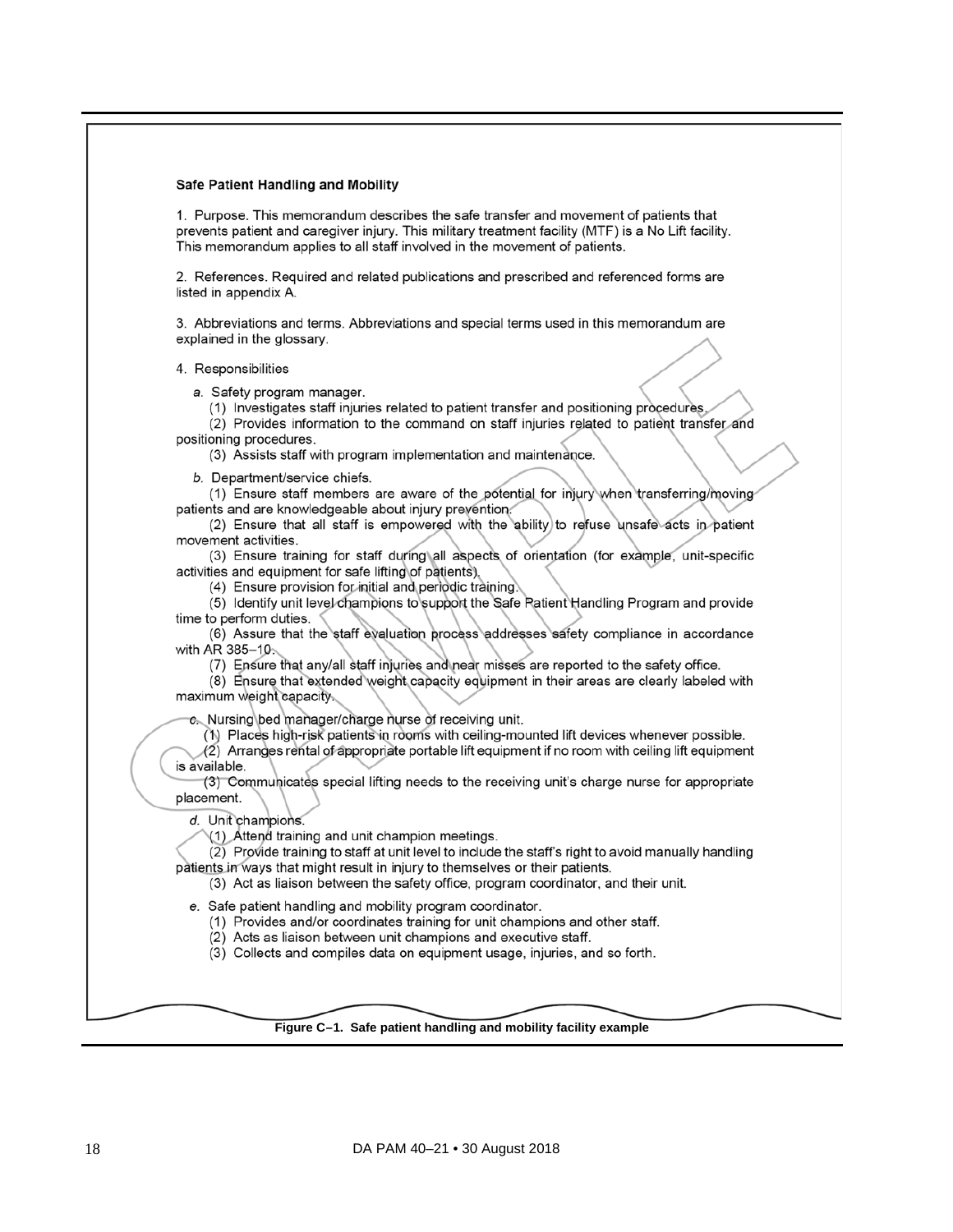(4) Oversees equipment acquisition and distribution.

(5) Is the point of contact for external entities.

(6) Represents the safe patient lifting program at clinical nurse officer in charge/noncommissioned officer in charge meeting, safety/environment of care committee and other committees, as needed.

(7) Facilitates unit champion meetings.

 $f$ . All staff.

(1) Comply with all parameters of this policy to include no lift and acknowledge that staff should avoid manually handling patients in ways that might result in injury to themselves or their patients.

(2) Assess patient and use proper techniques, such as mechanical and assistive devices, during patient movement and transfer tasks.

(3) Notify supervisor of any injury sustained while performing patient movement and transfer tasks and followup with occupational health.

(4) Notify supervisor of need for training or retraining in use of lift equipment and devices.

5. Policies and procedures

a. Compliance.

(1) It is the duty of employees to promote a culture of safety by taking reasonable care of their own health and safety as well as that of their co-workers and their patients during all patient handling activities.

(2) All staff is empowered with the right to avoid manually handling patients in ways that might result in injury to themselves or their patients. An employee has the responsibility to refuse to perform or be involved in patient handling if he or she believes in good faith it would place an unacceptable risk of injury on either a hospital employee or a patient. When presented with the prospect of performing an unsafe patient handling activity, the employee should communicate with other staff involved to reassess the activity and use mechanical and/or other staff to safely move the patient.

(3) This MTF is a no lift facility. Mechanical lifting devices and other approved patient handling aids are the approved primary method for repositioning and lifting patients. Mechanical devices and aids are to be used instead of manual lifting except when absolutely necessary, such as in a medical emergency.

b. Training.

(1) Safe patient handling and movement training will be unit specific and included in initial unit orientation.

(2) Conduct periodic training to correct improper techniques.

(3) The program coordinator and/or safe patient handling instructor will conduct initial new employee training and will-

(a) Include no lift concept (that is, perform all patient lifts using mechanical devices or alternate lift devices).

 $(b)$  Include explanation of policy regarding support of staff's right to avoid manually handling patients in ways that might result in injury to themselves or their patients.

(c) Include the use of equipment and proper body mechanics.

(d) Document and maintain initial training in the competency assessment folder.

(4) Staff qualified to conduct periodic unit level refresher training include unit champions, the program administrator, and the safe patient handling instructor.

c. Risk assessment.

(1) Assess each patient lifting/movement/transfer task prior to execution to prohibit manual lifting. Take all necessary precautions to minimize risk to patients and staff.

**Figure C–1. Safe patient handling and mobility facility example—Continued**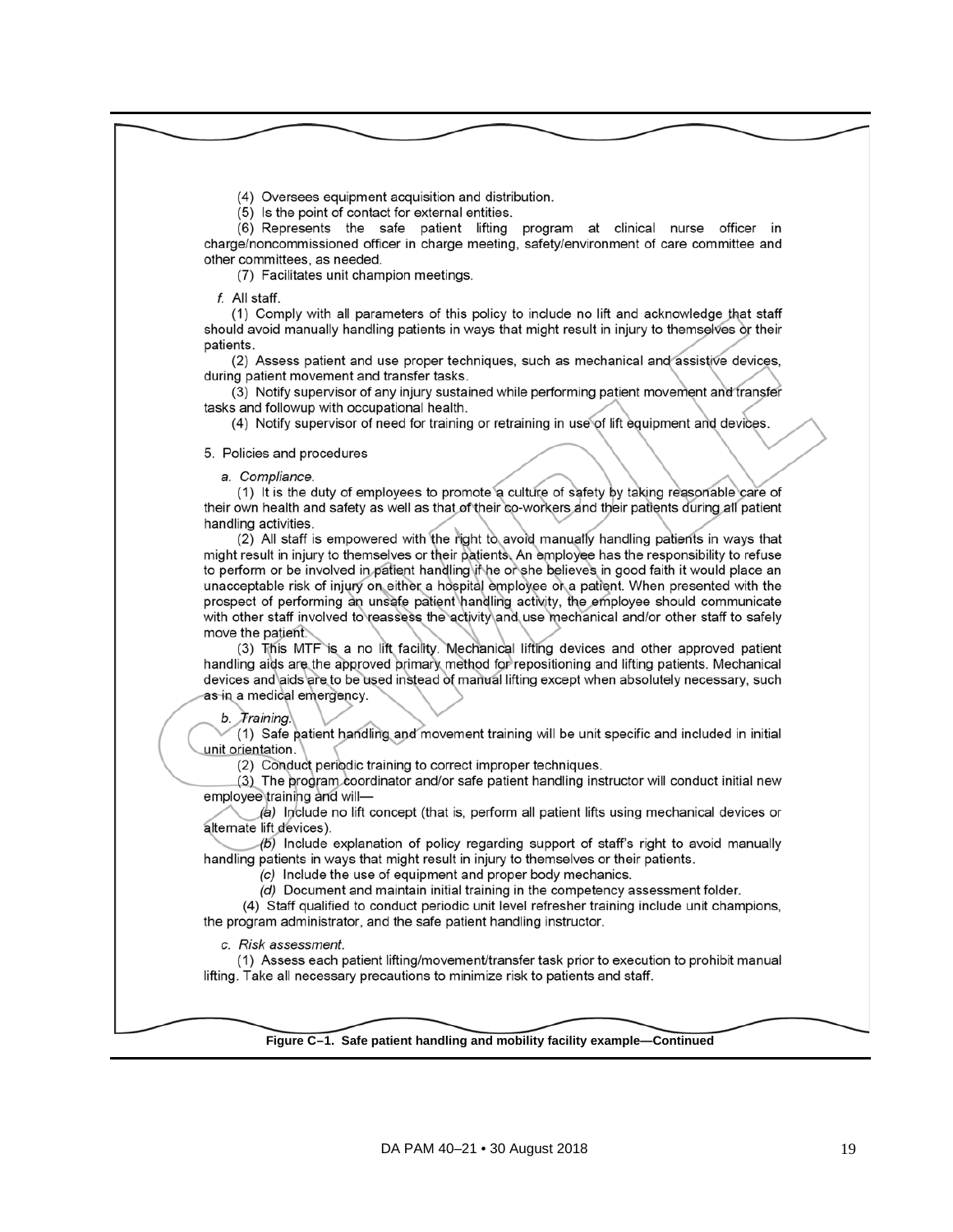<span id="page-23-0"></span>(2) Factors of assessment will include, but are not limited to, identifying high-risk patients and tasks with regard to:

(a) Patient's condition (that is, weight, ability to assist, ability to cooperate and follow commands, mobility).

(b) Staff abilities (for example, height, weight, strength, knowledge, and experience).

(c) Environmental factors (for example, medical equipment such as lines and tubes, accessory equipment such as commodes and bedside tables, space constraints, floor conditions, and so forth).

d. Management. Each department will develop unit-specific procedures for safe patient movement and handling.

e. Equipment use.

(1) In accordance with the no lift policy, use mechanical patient lifting equipment and other approved patient handling aids for patient movement, lifting, and transfer activities.

(2) Expanded weight capacity equipment.

(a) Ensure expanded weight capacity/bariatric mechanical lifting devices are accessible to staff.

(b) Perform training on lifting devices at the unit level.

(c) Label all expanded weight capacity equipment with weight capacity clearly visible.

f. Interdepartmental communication. Interdepartmental communication will facilitate appropriate placement of high-risk patients within the facility and requests for borrowed lift equipment. For example-

(1) Pre-operative screening staff, during initial preoperative visit, will request specialty bed for patients at high risk for lifting and notify head nurse/ward master on receiving unit.

(2) Staff will communicate with receiving areas to coordinate the appropriate patient transfer mode (that is, air assisted lateral transfer device, wheelchair or gurney) for procedures and diagnostics (that is, radiology). This will facilitate performance of patient procedures while minimizing risk of injury to both patients and staff.

**Figure C–1. Safe patient handling and mobility facility example—Continued**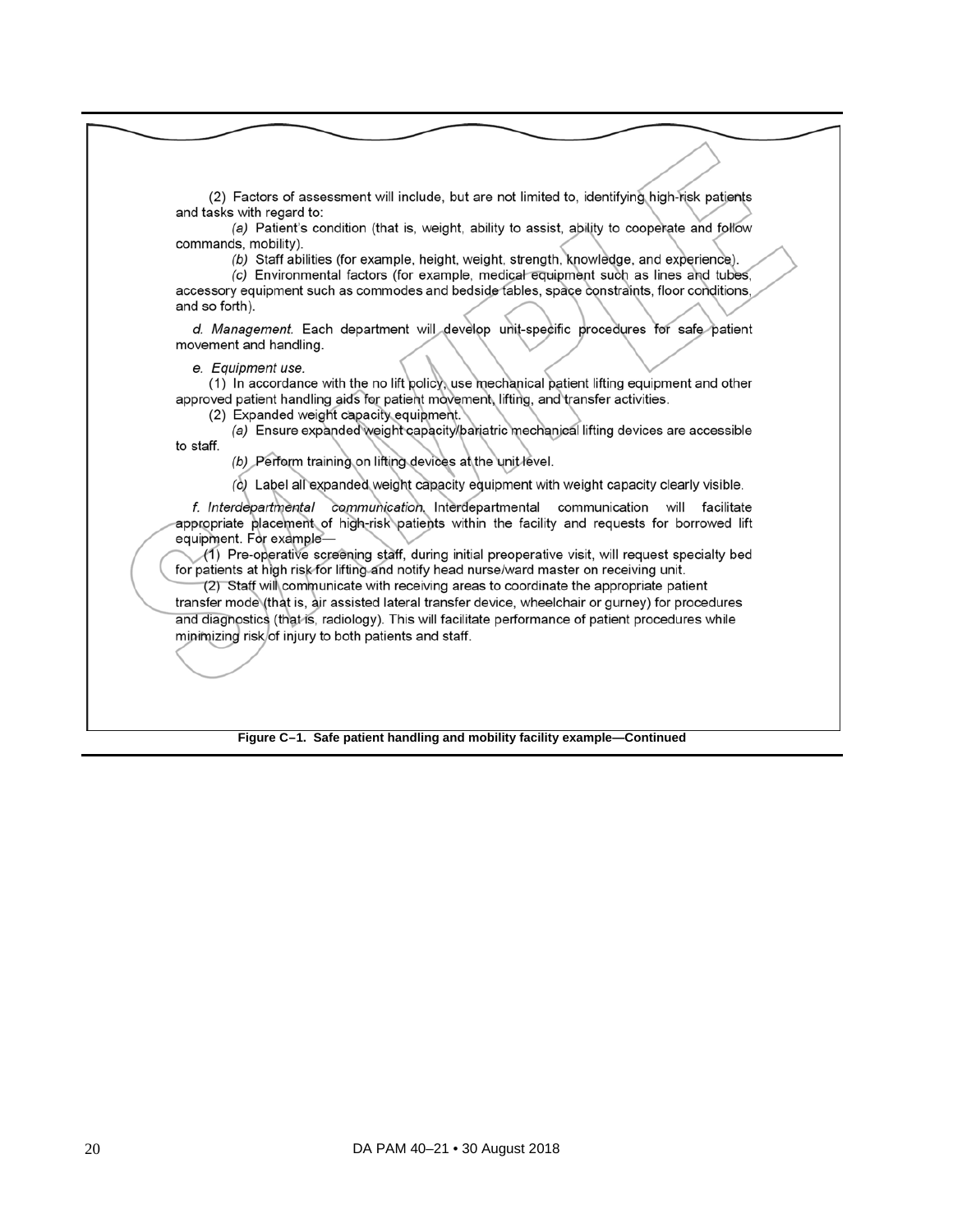## <span id="page-24-0"></span>**Glossary**

**Section I**

## **Abbreviations**

**APHC** U.S. Army Public Health Center

**AR** Army regulation

**CFR** Code of Federal regulations

**DA** Department of the Army

**DA Pam** Department of the Army pamphlet

**DODI** Department of Defense instruction

## **DOEHRS–IH**

Defense Occupational and Environmental Health Readiness System - Industrial Hygiene

**EO** ergonomics officer

**FECA** Federal Employee Compensation Act

## **IH**

industrial hygiene

## **ISO**

International Organization for Standardization

## **MTF**

military treatment facility

## **NIOSH**

National Institute for Occupational Safety and Health

**OSHA**

Occupational Safety and Health Administration

**PL** public law

## **PPE**

personal protective equipment

**RAC** risk assessment code

**SOH** Safety and Occupational Health

## **SOHAC**

Safety and Occupational Health Advisory Council

## **SOP**

standard operating procedure

## **SPHM**

safe patient handling and mobility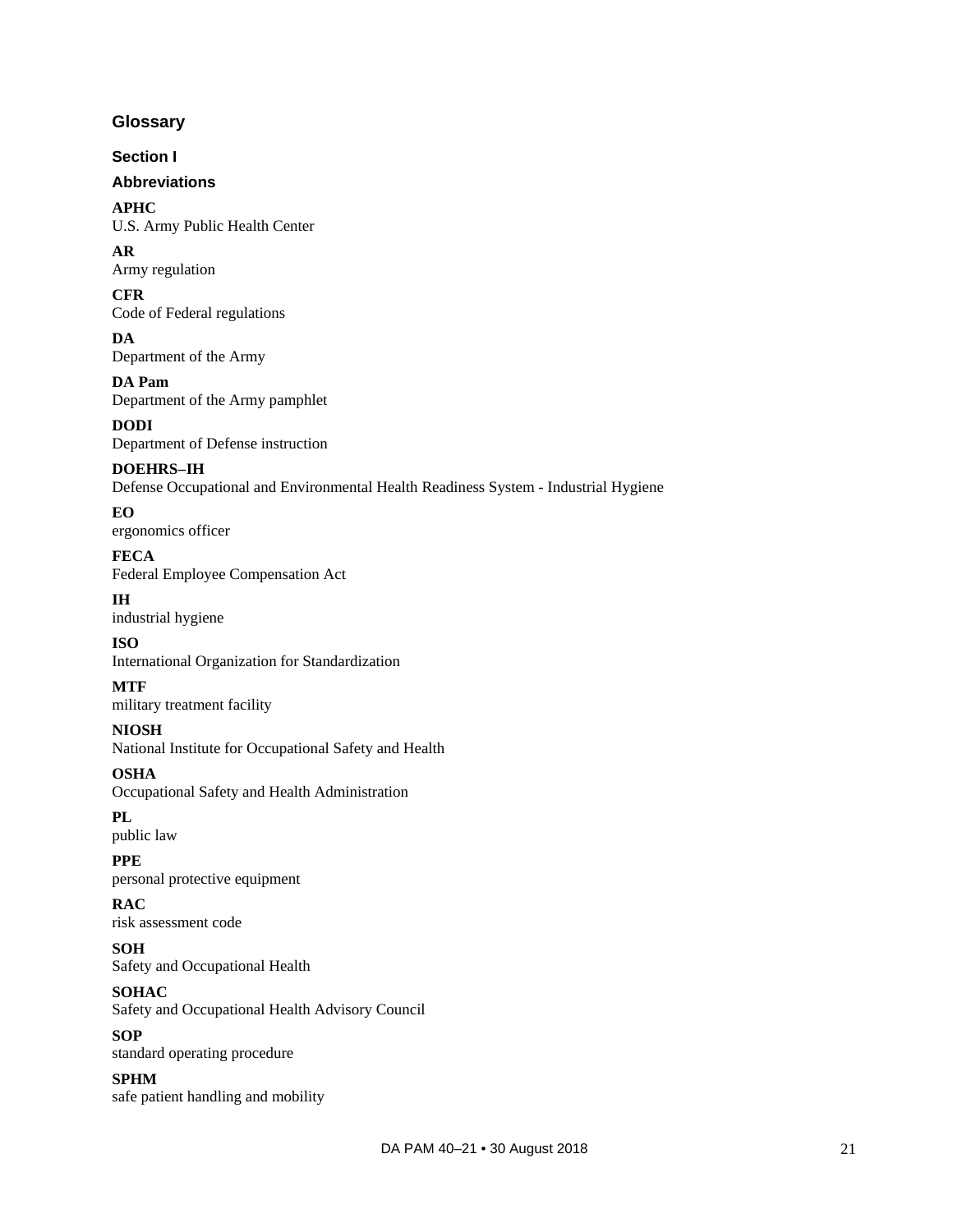**USC**

United States Code

## **WMSD**

work-related musculoskeletal disorder

## **Section II**

## **Terms**

## **Equivalent civilian training**

A minimum of 20 hours training covering WMSDs; workstation and job design; hand-tool design; current regulatory requirements and issues; analysis and design of manual materials handling tasks; analysis and design of the office environment; and conducting, analyzing, documenting, and presenting an ergonomic worksite evaluation, including hands-on experience.

## **Ergonomics**

A body of knowledge about human abilities, human limitations, and other human characteristics that are relevant to the design of tools, machines, systems, tasks, jobs, and environments for safe, comfortable, and effective human use. The aim of the discipline is to fit the job to the person in order to—

*a.* Prevent the development of occupational illness or injury.

*b.* Reduce the potential for fatigue, error, or unsafe acts.

*c.* Increase effective, efficient work.

## **Ergonomics expert**

An individual who—

*a.* Possesses a recognized degree, professional credentials, and/or experience in ergonomics or human factors engineering.

*b.* Demonstrates the ability to identify and correct WMSDs in the workplace.

*c.* Teaches the 20-hour ergonomics course for trained ergonomics personnel.

*d.* Provides consultation in cases in which trained ergonomics personnel are unable to solve identified problems. In most cases, an ergonomics expert will not be available at each installation.

## **Ergonomics subcommittee**

Those responsible for identifying and correcting occupational hazards in the workplace, including trained ergonomics personnel, healthcare providers, industrial hygienists, safety personnel, engineers, and other support personnel, managers, and supervisors.

## **Healthcare personnel**

Physicians, chiropractic physicians, nurses, occupational therapists, physical therapists, physician assistants, and other healthcare professionals and their related, supervised technicians (for example, certified occupational therapy assistants and licensed practical nurses). Healthcare personnel participating in the ergonomics program should have training in basic ergonomics and epidemiology and be up-to-date in the systematic recognition, evaluation, treatment, and rehabilitation of WMSDs.

## **Microtrauma**

A series of minor stresses to the body, each of which alone does not cause discernible damage; however, their accumulation over time can lead to WMSDs. These disorders (injuries or syndromes) are overuse disorders, repetitive motion injuries, repetitive strain injuries, and occupational motion-related injuries.

## **Occupational hazards**

Workplace conditions that may harm the worker: improperly designed workstations; tools and equipment; improper work methods; and excessive tool or equipment vibration. Other examples include aspects of work flow, line speed, posture, force required, work and rest regimens, and repetition rates.

## **Occupational illness and injury**

To be recorded as an occupational illness or injury, the condition must be diagnosed by a physician or other person who, by training or experience, is capable of making such a determination (such as an occupational therapist, physical therapist, physician assistant, registered nurse, or nurse practitioner). Note that the Department of Labor requires physician diagnosis for FECA claim submission. In order to be classified as an occupational injury or illness for FECA purposes, the condition must be accepted by the Department of Labor as causally related to work. To be classified as an occupational illness or injury, the condition must meet the following criteria: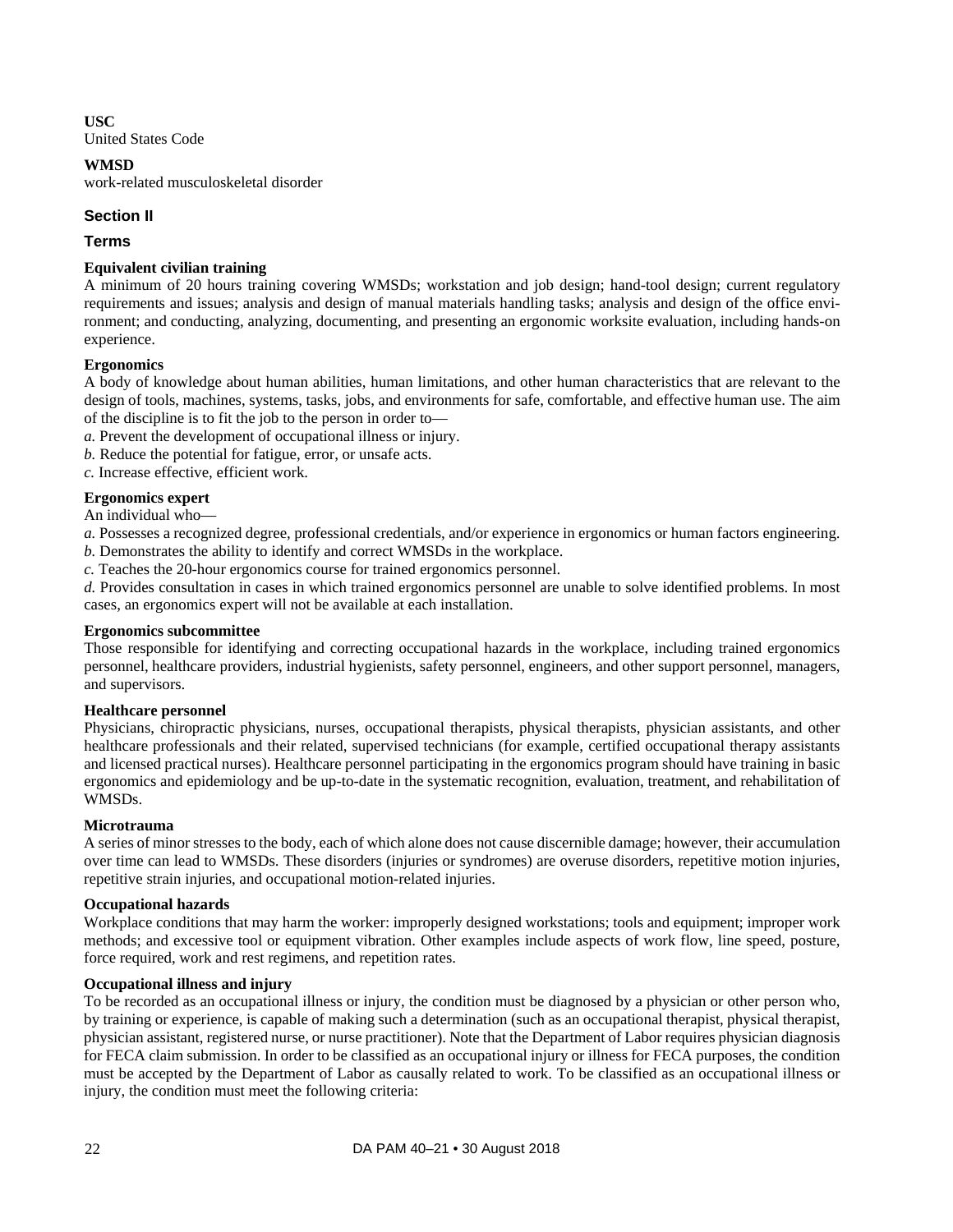*a.* Either physical findings or subjective symptoms must exist, that is, at least one physical finding (for example, positive Tinel's, Phalen's, or Finkelstein's test; swelling, redness, or deformity; or loss of motion or strength) or at least one subjective symptom (for example, pain, numbness, tingling, aching, stiffness, or burning).

*b.* At least one of the following response actions must occur: medical treatment (including self-administered treatment if made available to personnel by their employer), lost or restricted work activity, or transfer or rotation to another job.

*c.* WMSDs must be associated with repeated trauma, and exposure at work must have caused or contributed to the onset of symptoms or aggravated existing symptoms.

#### **Pinch grip**

A grip that involves one or more fingers and the thumb.

#### **Rate (incidence, severity, prevalence)**

*a.* Incidence (new case) rate (per 100 worker-hours per year):

(1) Number of new cases during the past 12 months x 200,000 hours

(2) Number of work hours during the past 12 months

*b.* Severity (lost workdays rate (per 100 worker-hours per year)):

(1) Number of lost workdays during the past 12 months x 200,000 hours

(2) Number of work hours during the past 12 months

c. Prevalence (all cases during period) rate (per 100 worker-hours per year):

(1) Total number of cases in the past 12 months x 200,000 hours

(2) Number of work hours during the past 12 months

d. Calculating rates:

(1) Use incidence rates, if possible, since the incidence rate measures new cases occurring over a period of time, while prevalence rates give a "snapshot" picture of the number of individuals affected at a specific point in time. Incidence rate and severity rate allow monitoring of changes over time, rather than recounting chronic problems throughout the duration of the illness or injury.

(2) Consistency in reporting is important; therefore, one should use incidence, severity, or prevalence rates for purposes of comparison.

(3) If the specific number of work hours during the past 12 months is not available, multiply the number of full-time equivalent employees in each area by 2,000 hours to obtain the denominator.

#### **Sentinel event**

The occurrence of one or more musculoskeletal disorders in which causation is suspected to be from exposure to ergonomic risk factors will be considered a sentinel event that requires investigation.

#### **Trained ergonomics personnel**

Healthcare, IH, environmental science, safety, or engineering personnel with approved training in ergonomics. Minimum acceptable training for installation-level trained ergonomics personnel is the basic 20-hour ergonomics course offered by APHC or equivalent civilian training.

#### **Working community**

All members of the work environment, at all levels of authority. It consists of installation commanders, major command commanders, commanders, medical commanders, the designated EO, identified ergonomics personnel, healthcare personnel, safety personnel, human resources personnel, contracting support personnel, public works personnel, logistics personnel, union representatives, unit commanders, supervisors, and active-duty military and civilian personnel. For the program to be successful, all members of the working community must be considered equal and must share the commitment to ergonomics.

#### **Work–related musculoskeletal disorders**

The range of health problems arising from repeated stress to the body encountered in the workplace. These health problems may also affect the nervous, neuromuscular, and neurovascular systems. WMSDs may include the various occupationally induced cumulative trauma injuries and repetitive motion disorders involving damage to tendons, tendon sheaths, synovial lubrication of the tendon sheaths, bones, muscles, and nerves of the hands, wrists, elbows, shoulders, neck, back, and legs. Some WMSDs that are reported include chronic back pain, carpal tunnel syndrome, DeQuervains disease, epicondylitis (tennis elbow), Raynaud's syndrome (white finger), synovitis, tenosynovitis, stenosing tenosynovitis crepitans (trigger finger), and tendinitis.

#### **Worksite**

A work area or work environment.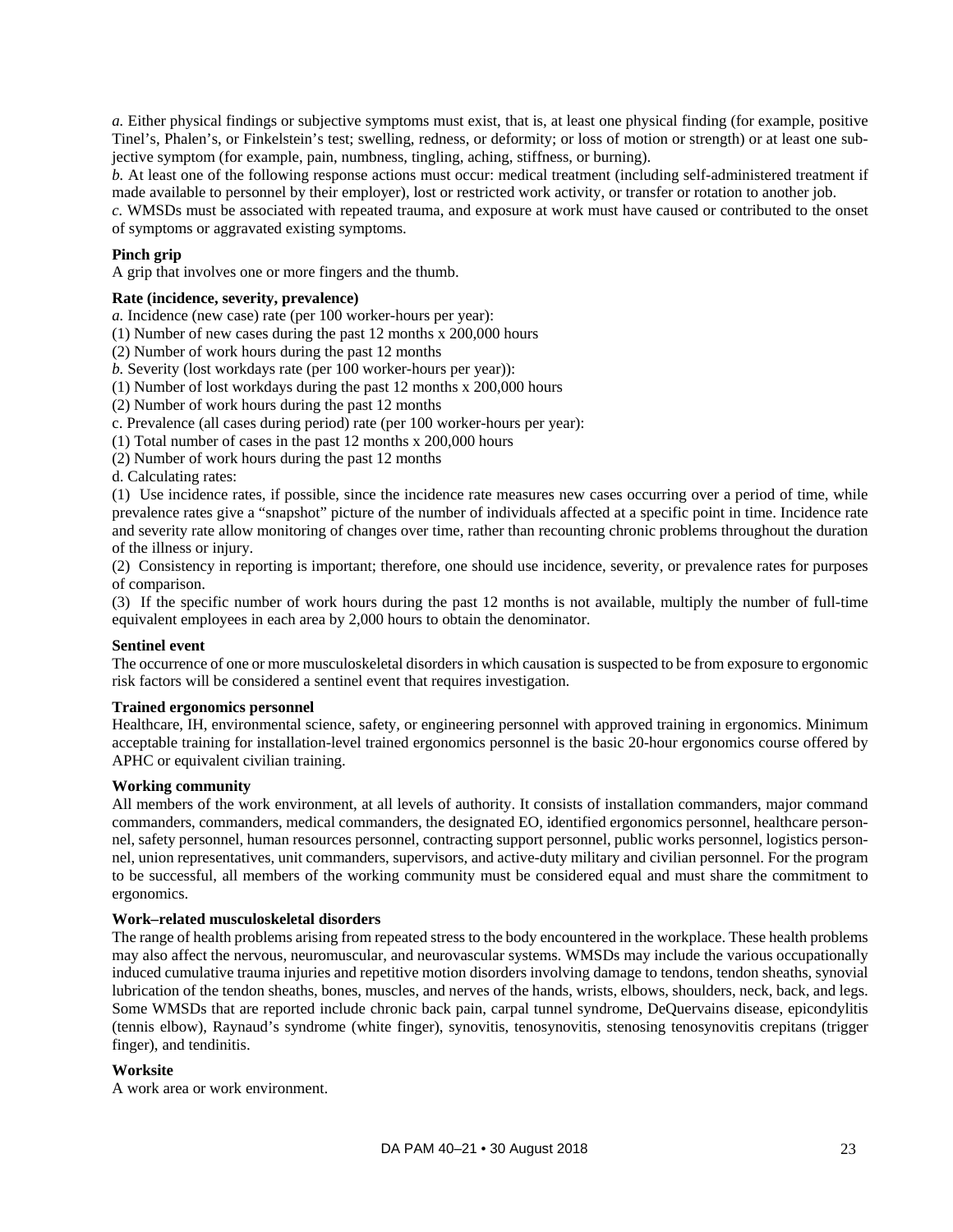## **Workstation**

An individual person's work area, such as a desk, chair, and computer terminal or an individual inspection station.